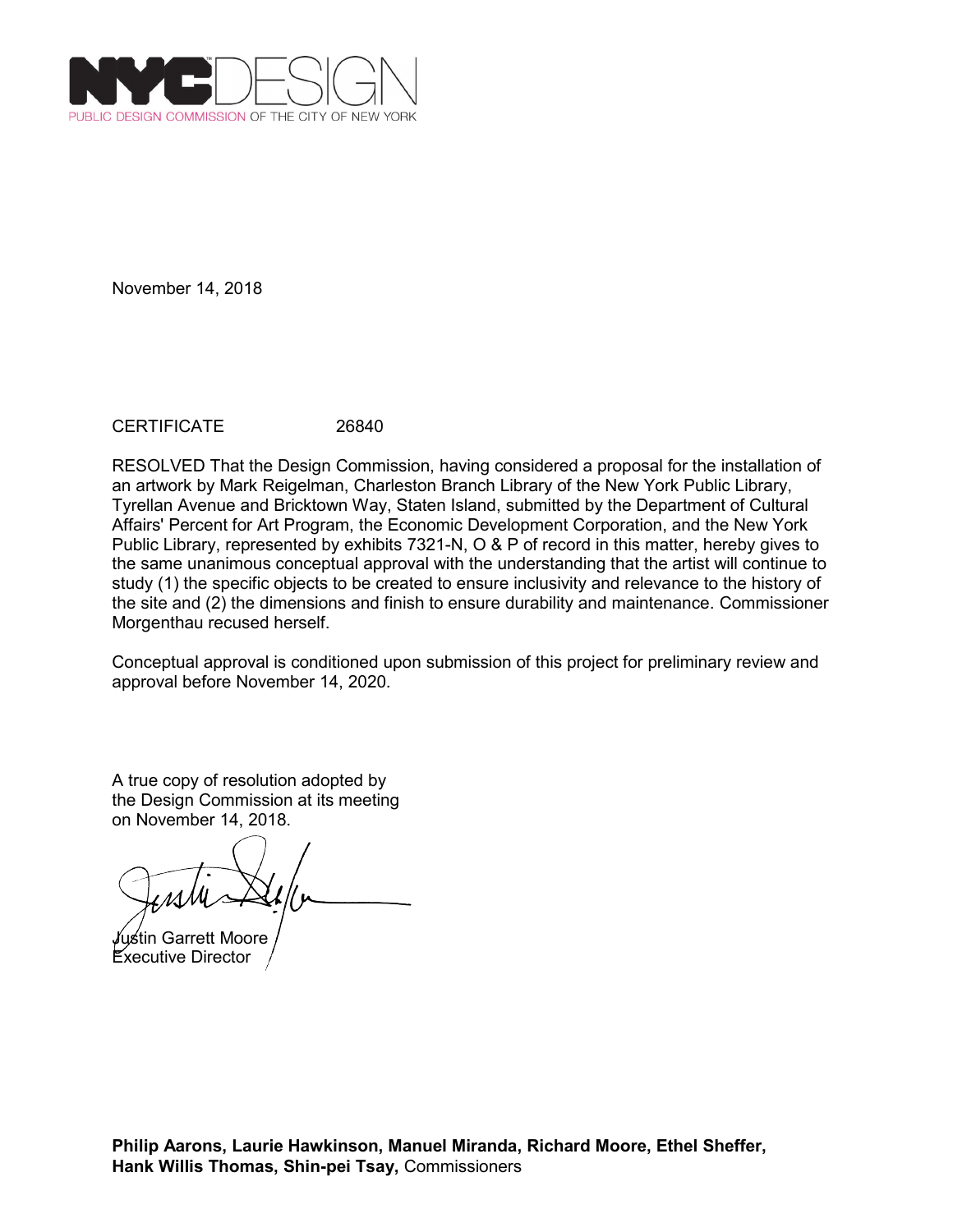

CERTIFICATE 26841

RESOLVED That the Design Commission, having considered designs for the installation of manholes, vent pipe, and safety signage at the comfort station, Canarsie Park, Seaview Avenue and East 88th Street, Brooklyn, submitted by the Department of Design and Construction and the Department of Parks & Recreation, represented by exhibits 2337-AZ, BA, BB & BC of record in this matter, hereby gives to the same unanimous preliminary and final approval.

Final approval is conditioned upon commencement of work before November 14, 2020 and submission of comprehensive photographic documentation of the completed project consisting of 8" x 10" archival-quality color photographs.

Justin Garrett Moore Executive Director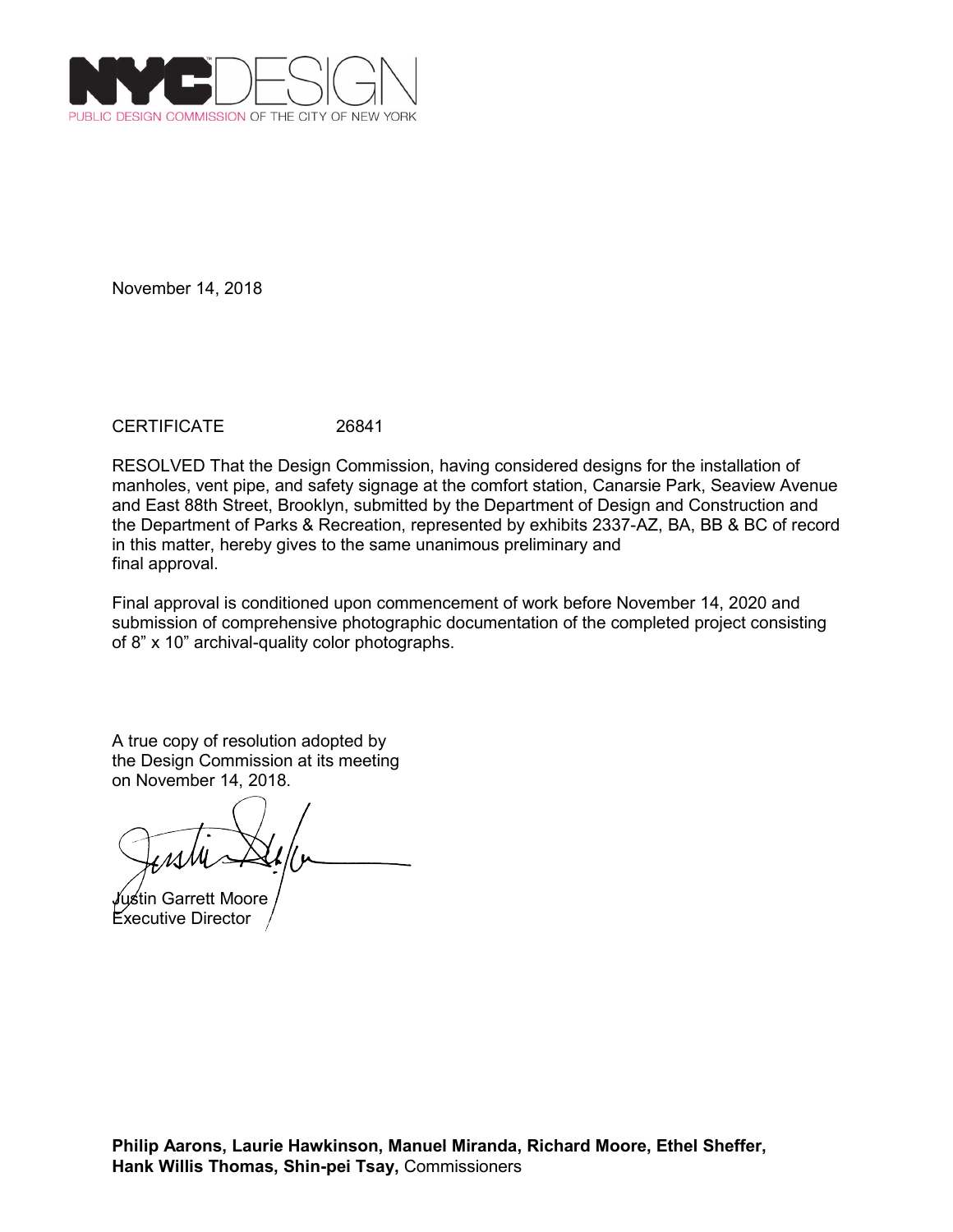

CERTIFICATE 26842

RESOLVED That the Design Commission, having considered designs for the installation of manholes, vent pipe, and safety signage, Brooklyn War Memorial, Cadman Plaza, Tillary Street, Fulton Street, Prospect Street, and Washington Street, Brooklyn, submitted by the Department of Design and Construction and the Department of Parks & Recreation, represented by exhibits 2738-AM, AN, AO, AP & AQ of record in this matter, hereby gives to the same unanimous preliminary and final approval.

Final approval is conditioned upon commencement of work before November 14, 2020 and submission of comprehensive photographic documentation of the completed project consisting of 8" x 10" archival-quality color photographs.

Justin Garrett Moore Executive Director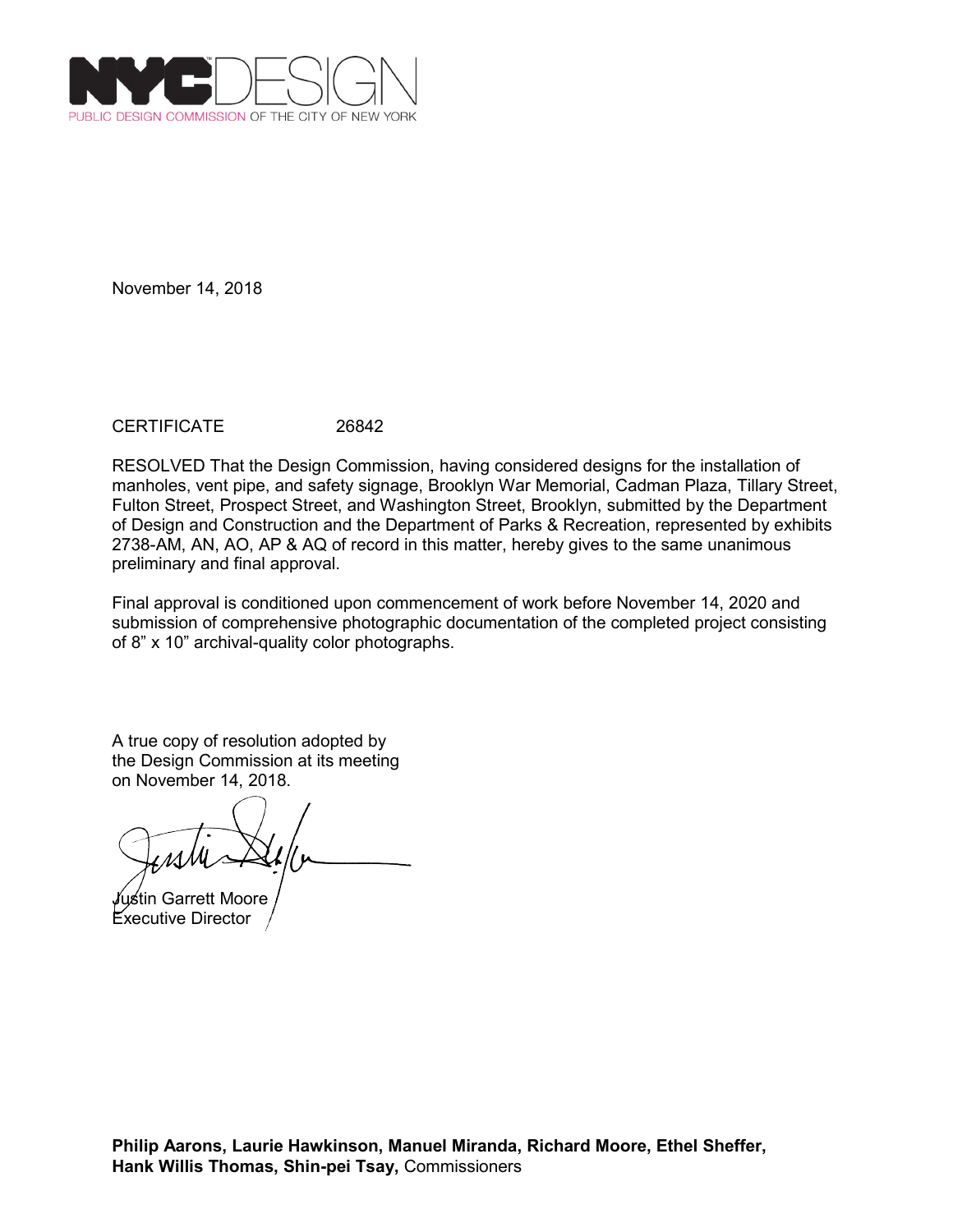

## CERTIFICATE 26843

RESOLVED That the Design Commission, having considered designs for the construction of the Far Rockaway Library, 16-37 Central Avenue, Queens, submitted by the Department of Design and Construction and Queens Library, represented by exhibits 2535-AE, AF, AG, AH & AI of record in this matter, hereby gives to the same unanimous final approval with the understanding that the preliminary submission for the artwork along with revised drawings that correspond with the artwork installation will be submitted by December 2018.

Final approval is conditioned upon commencement of work before November 14, 2020 and submission of comprehensive photographic documentation of the completed project consisting of 8" x 10" archival-quality color photographs.

Justin Garrett Moore Executive Director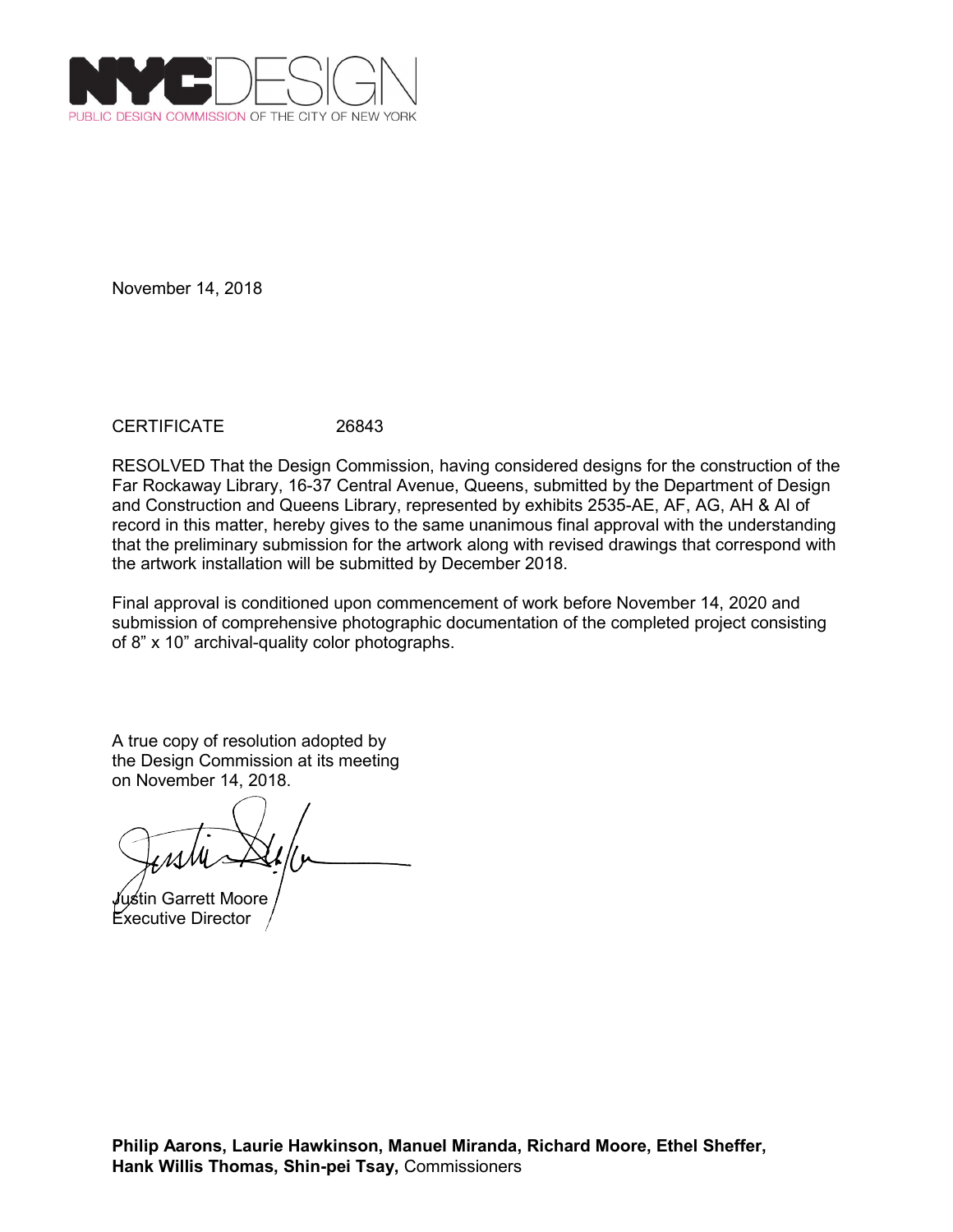

CERTIFICATE 26844

RESOLVED That the Design Commission, having considered designs for the construction of a trailer, Benjamin Ward Visitor Center, 18-31 Hazen Street, Rikers Island, East Elmhurst, Queens, submitted by the Department of Correction, represented by exhibits 1554-SA & SB of record in this matter, hereby gives to the same unanimous preliminary and final approval.

Final approval is conditioned upon commencement of work before November 14, 2020 and submission of comprehensive photographic documentation of the completed project consisting of 8" x 10" archival-quality color photographs.

Justin Garrett Moore Executive Director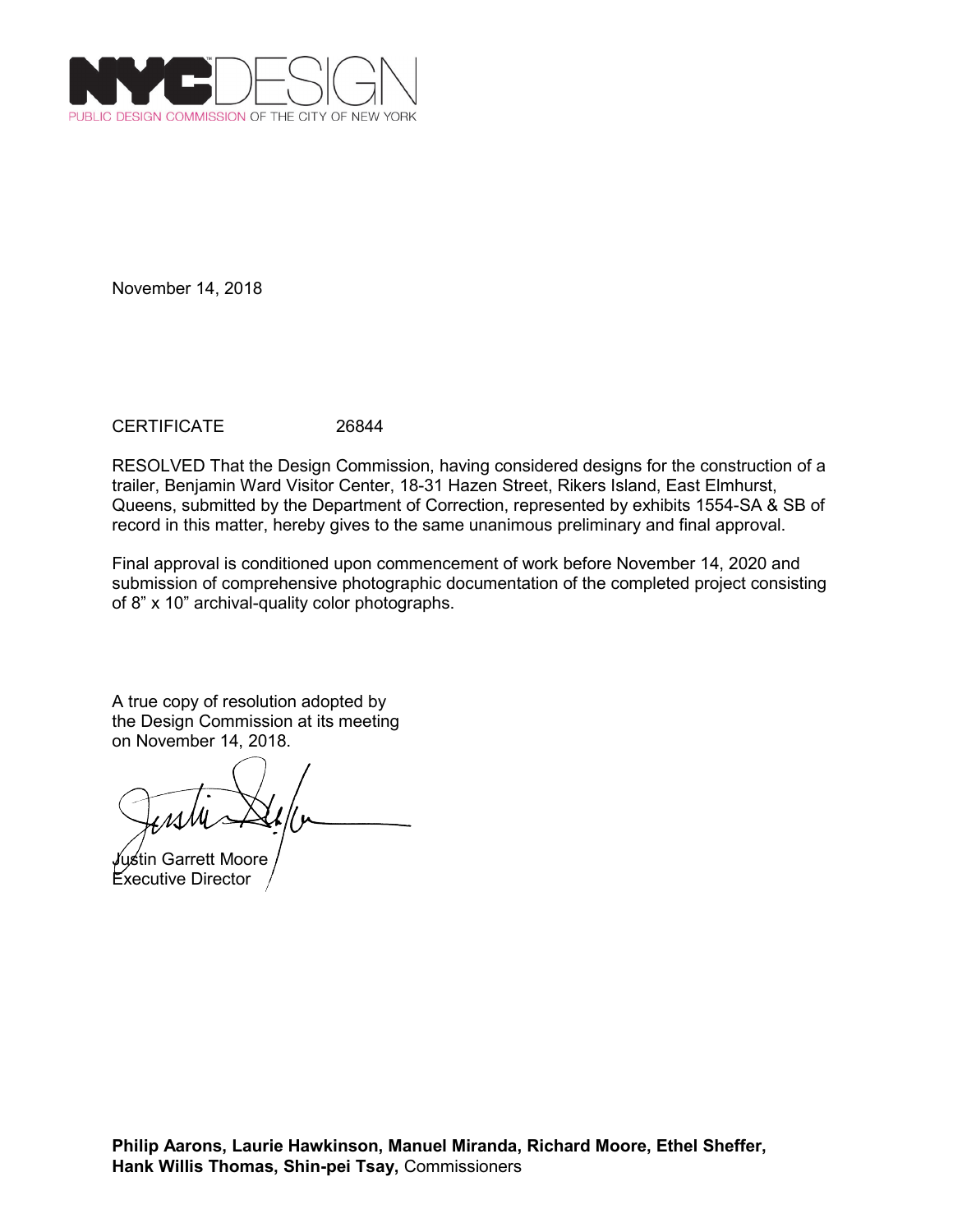

CERTIFICATE 26845

RESOLVED That the Design Commission, having considered designs for the reconstruction of a bridge bulkhead and parapet, FDR Drive between East 42nd Street and East 49th Street, Manhattan, submitted by the Department of Transportation, represented by exhibits 2238-OB, OC, OD, OE & OF of record in this matter, hereby gives to the same unanimous preliminary approval with the understanding that the existing steel railing, which has unique detailing, will be reinstalled on the new concrete barrier.

Preliminary approval is conditioned upon submission of this project for final review and approval before November 14, 2020.

Justin Garrett Moore Executive Director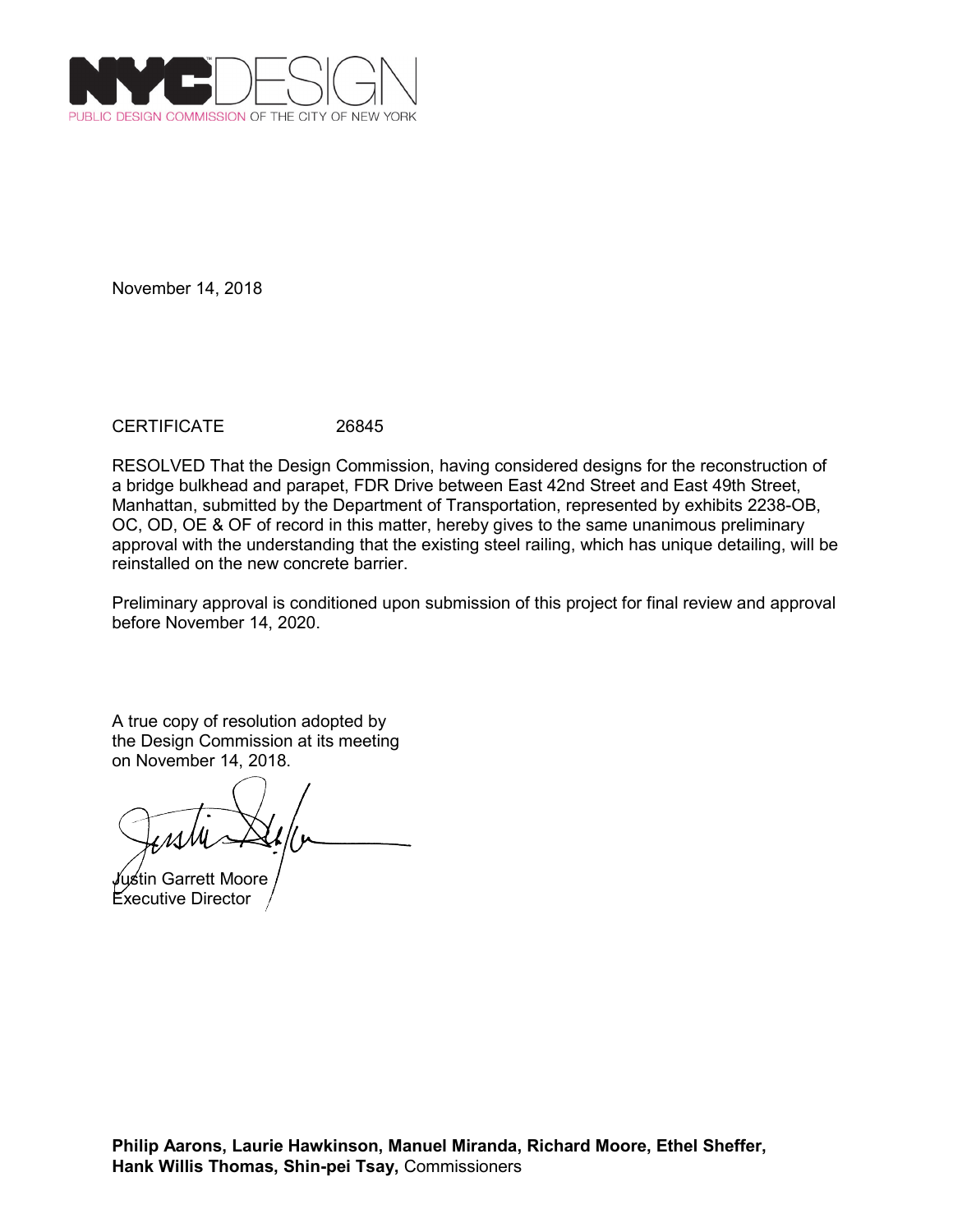

CERTIFICATE 26846

RESOLVED That the Design Commission, having considered designs for the construction of a comfort station, M. Fidler Wyckoff House Park, 5914 Clarendon Road, Brooklyn, submitted by the Department of Parks & Recreation, represented by exhibits 4119-J & K of record in this matter, hereby gives to the same unanimous preliminary approval with the understanding that DPR will continue to study the Glulam and, before the project returns for final review, provide examples of aged Glulam to ensure the desired finish can be achieved.

Preliminary approval is conditioned upon submission of this project for final review and approval before November 14, 2020.

Justin Garrett Moore Executive Director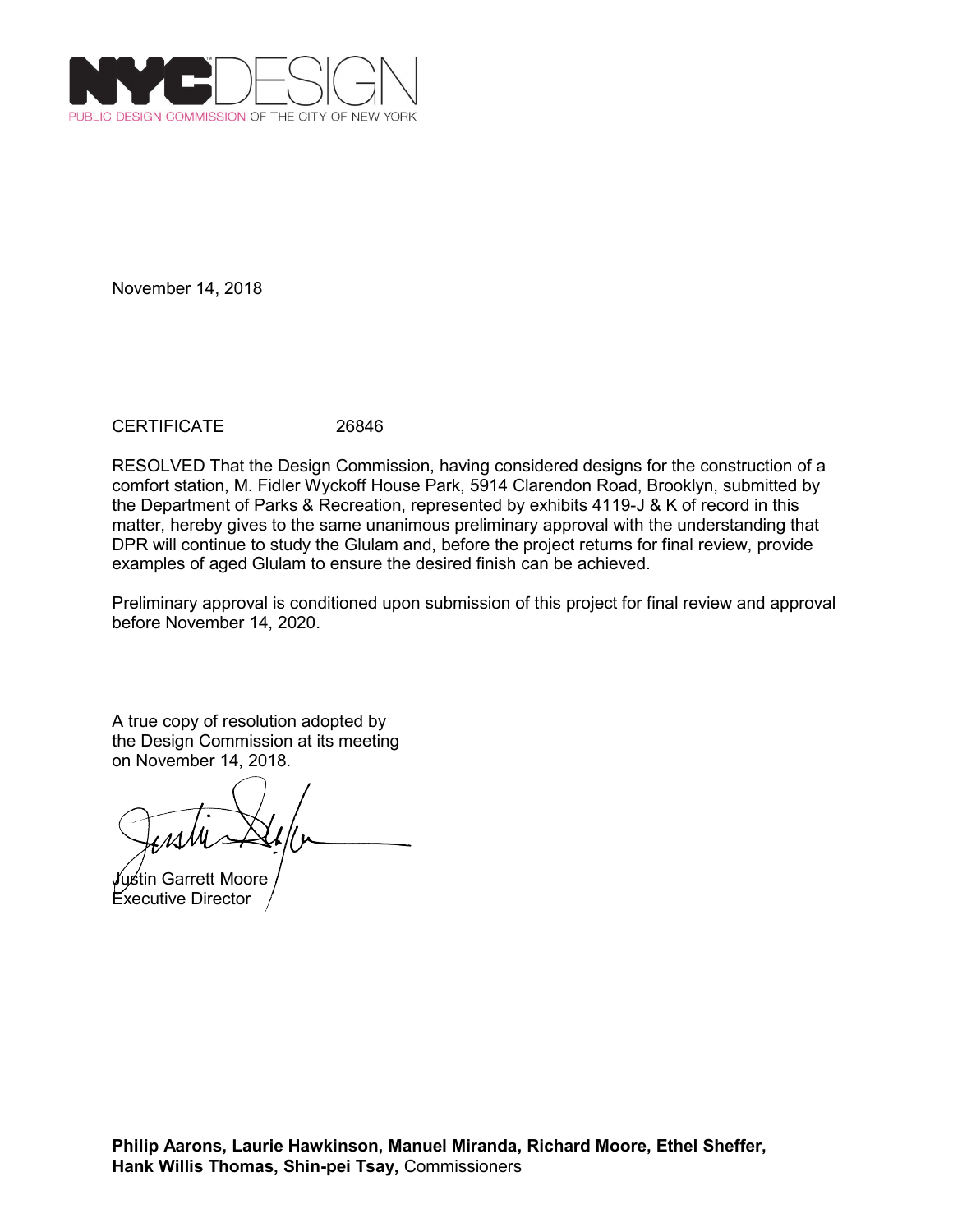

CERTIFICATE 26847

RESOLVED That the Design Commission, having considered designs for the construction of a portion of Bushwick Inlet Park as part of the Greenpoint and Williamsburg waterfront master plan, including a lawn area and adjacent site work, Kent Avenue between North 11th Street and North 12th Street, Brooklyn, submitted by the Department of Parks & Recreation, represented by exhibits 6899-AY, AZ & BA of record in this matter, hereby gives to the same unanimous preliminary approval.

Preliminary approval is conditioned upon submission of this project for final review and approval before November 14, 2020.

Justin Garrett Moore Executive Director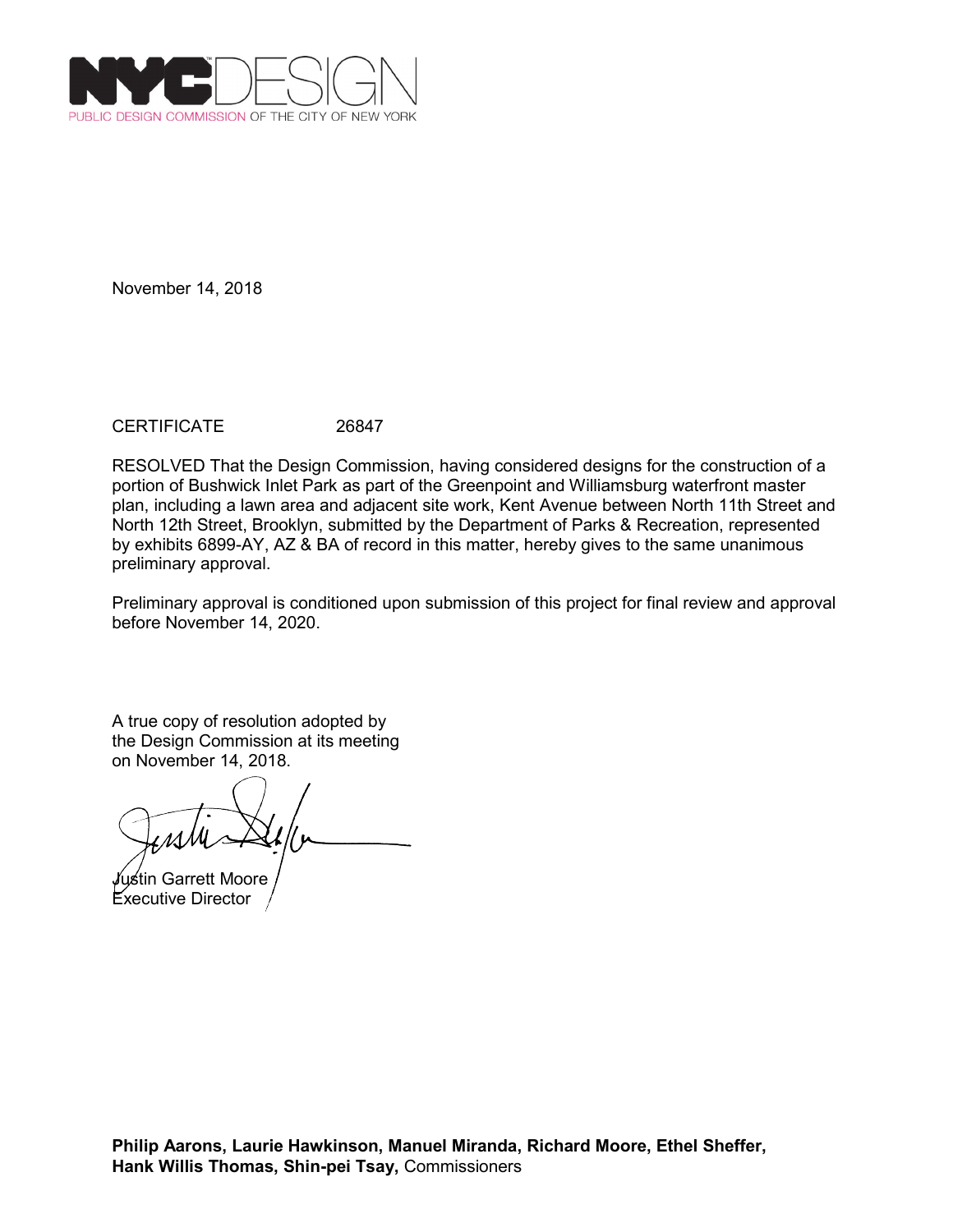

## CERTIFICATE 26848

RESOLVED That the Design Commission, having considered designs for the construction of a prototypical comfort station, Police Officer Edward Byrne Park, 135th Avenue, 134th Street, North Conduit Avenue, and 130th Place, South Ozone Park, Queens, submitted by the Department of Parks & Recreation, represented by exhibits 5130-J, K & L of record in this matter, hereby gives to the same unanimous preliminary approval with the understanding that flood-tolerant plantings will be provided around the comfort station to mitigate run-off.

Preliminary approval is conditioned upon submission of this project for final review and approval before November 14, 2020.

Justin Garrett Moore Executive Director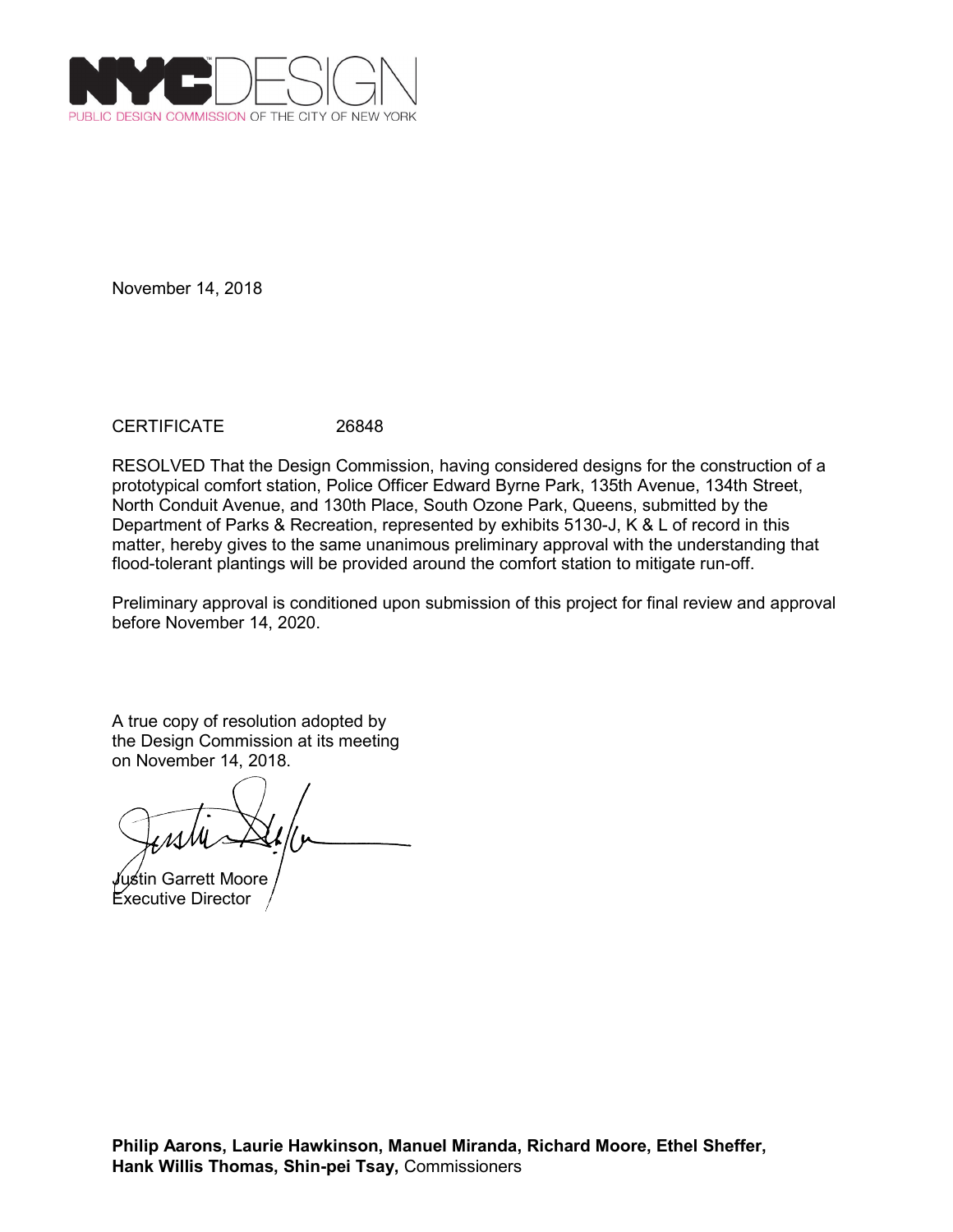

CERTIFICATE 26849

RESOLVED That the Design Commission, having considered designs for the construction of an adult fitness area, St. John's Park, Troy Avenue, Prospect Place, Schenectady Avenue and Bergen Street, Brooklyn, submitted by the Department of Parks & Recreation, represented by exhibits 2749-AK, AL & AM of record in this matter, hereby gives to the same unanimous preliminary approval.

Preliminary approval is conditioned upon submission of this project for final review and approval before November 14, 2020.

Justin Garrett Moore Executive Director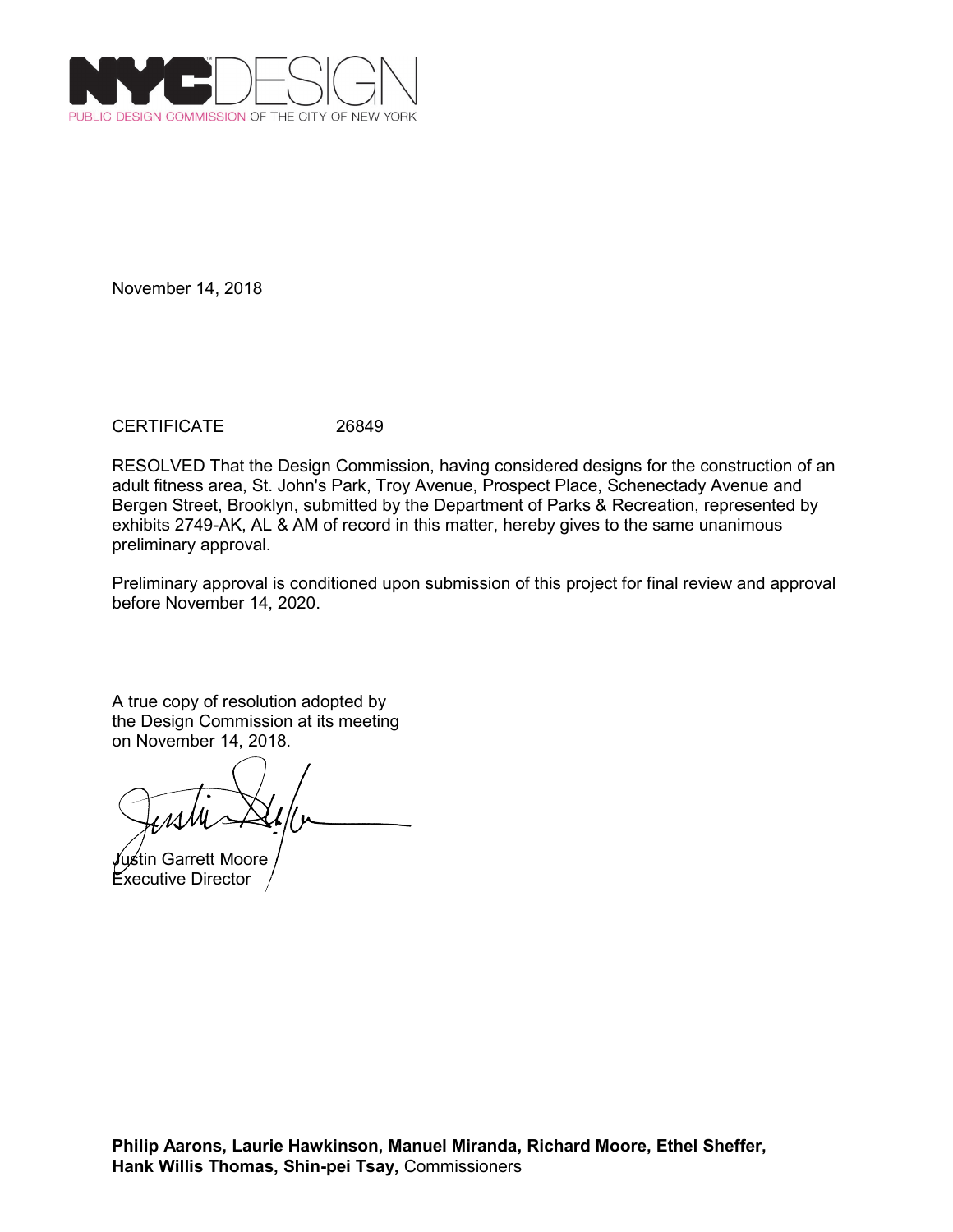

CERTIFICATE 26850

RESOLVED That the Design Commission, having considered designs for the construction of Bay Breeze Park, including a kayak shed, Beach Channel Drive between Old Beach 88th Street and Beach 89th Street, Far Rockaway, Queens, submitted by the Department of Parks & Recreation, represented by exhibits 7429-A, B & C of record in this matter, hereby gives to the same unanimous preliminary approval.

Preliminary approval is conditioned upon submission of this project for final review and approval before November 14, 2020.

Justin Garrett Moore Executive Director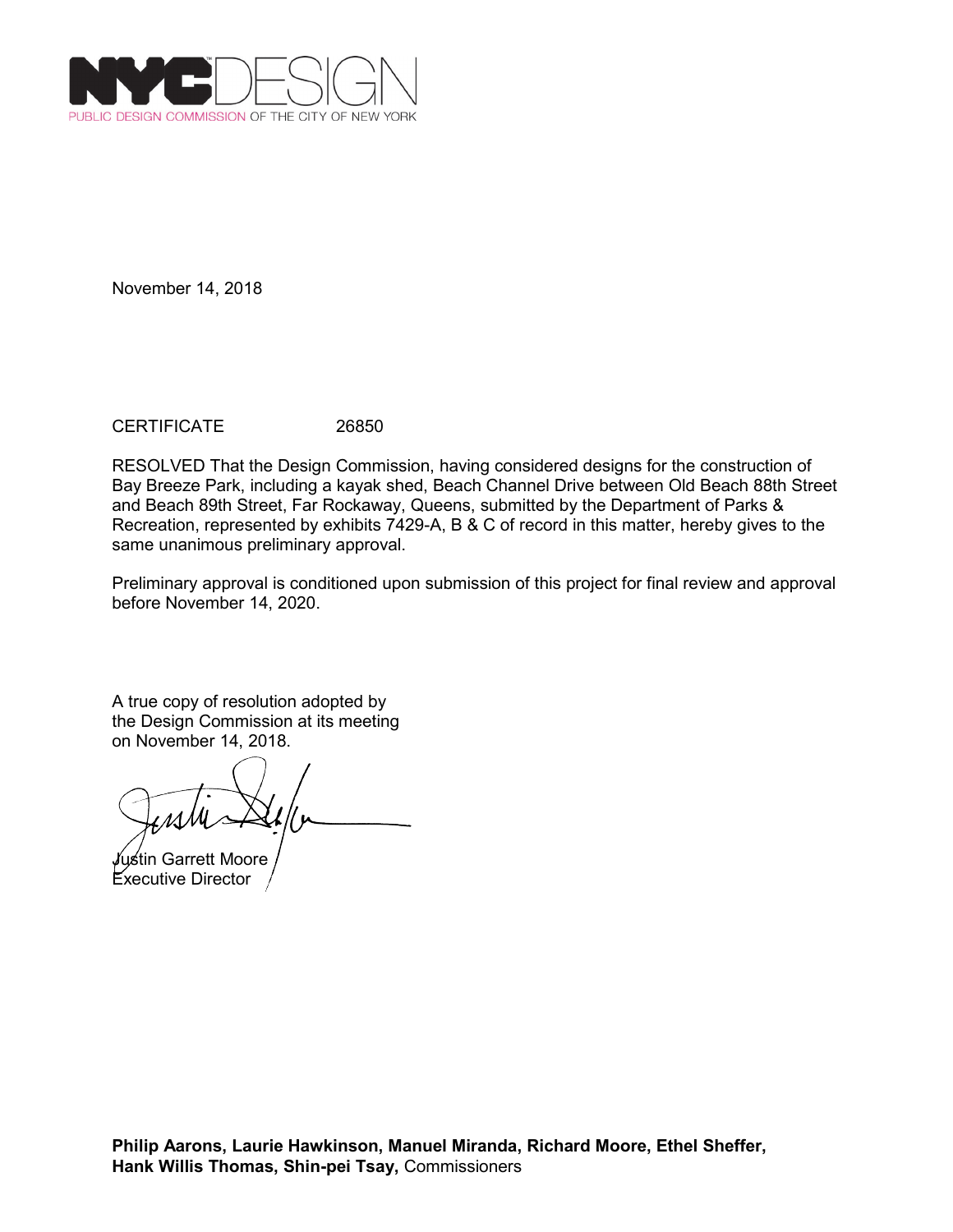

CERTIFICATE 26851

RESOLVED That the Design Commission, having considered designs for the reconstruction of a memorial, Olde Towne of Flushing Burial Ground (formerly Martins Field), 46th Avenue between 164th Street and 165th Street, Flushing, Queens, submitted by the Department of Parks & Recreation, represented by exhibits 6573-Q, R & S of record in this matter, hereby gives to the same unanimous preliminary approval.

Preliminary approval is conditioned upon submission of this project for final review and approval before November 14, 2020.

Justin Garrett Moore Executive Director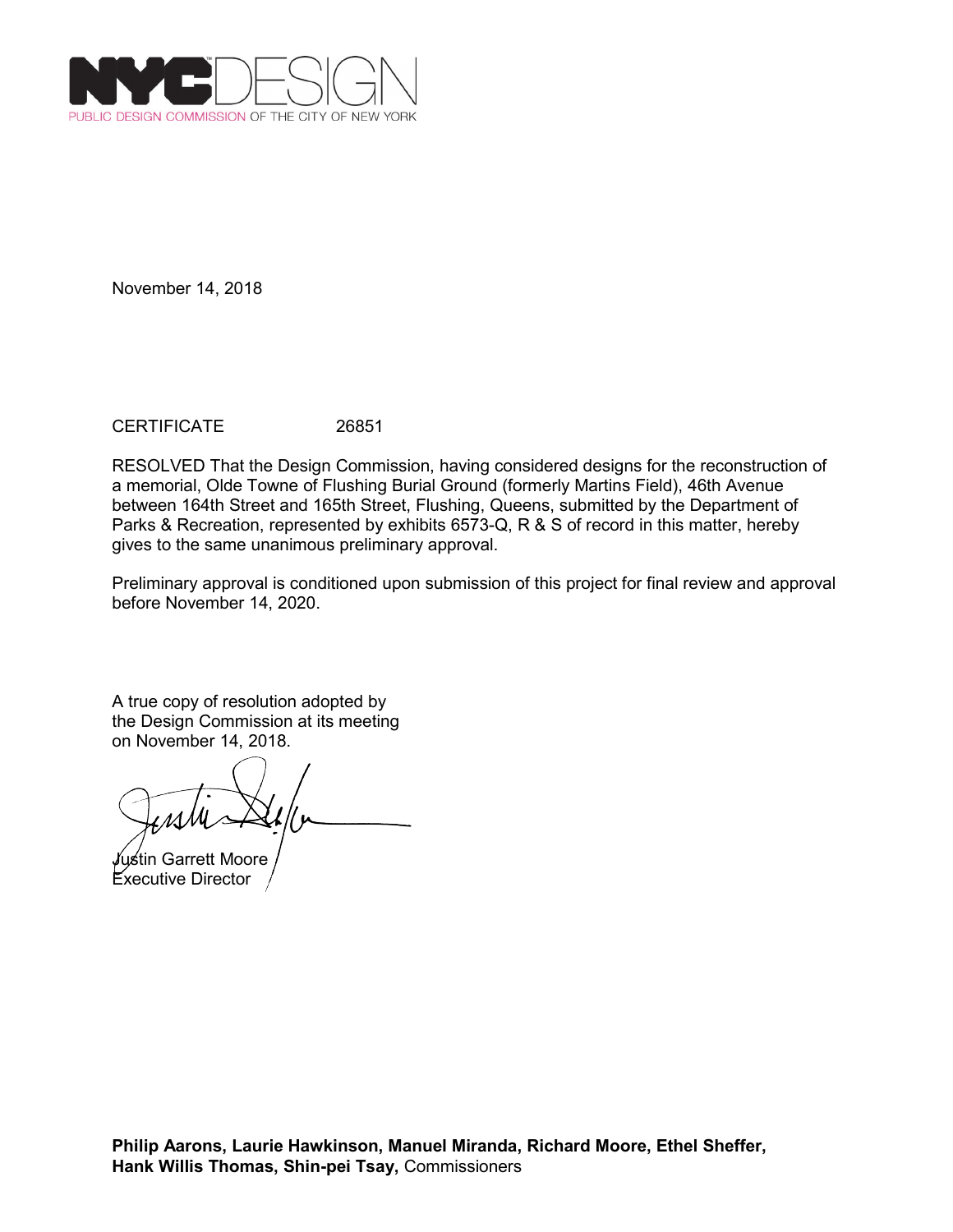

CERTIFICATE 26852

RESOLVED That the Design Commission, having considered designs for the reconstruction of a play area, Mellett Playground, Avenue V between East 13th Street and East 14th Street, Brooklyn, submitted by the Department of Parks & Recreation, represented by exhibits 2320-H, I & J of record in this matter, hereby gives to the same unanimous preliminary approval.

Preliminary approval is conditioned upon submission of this project for final review and approval before November 14, 2020.

Justin Garrett Moore Executive Director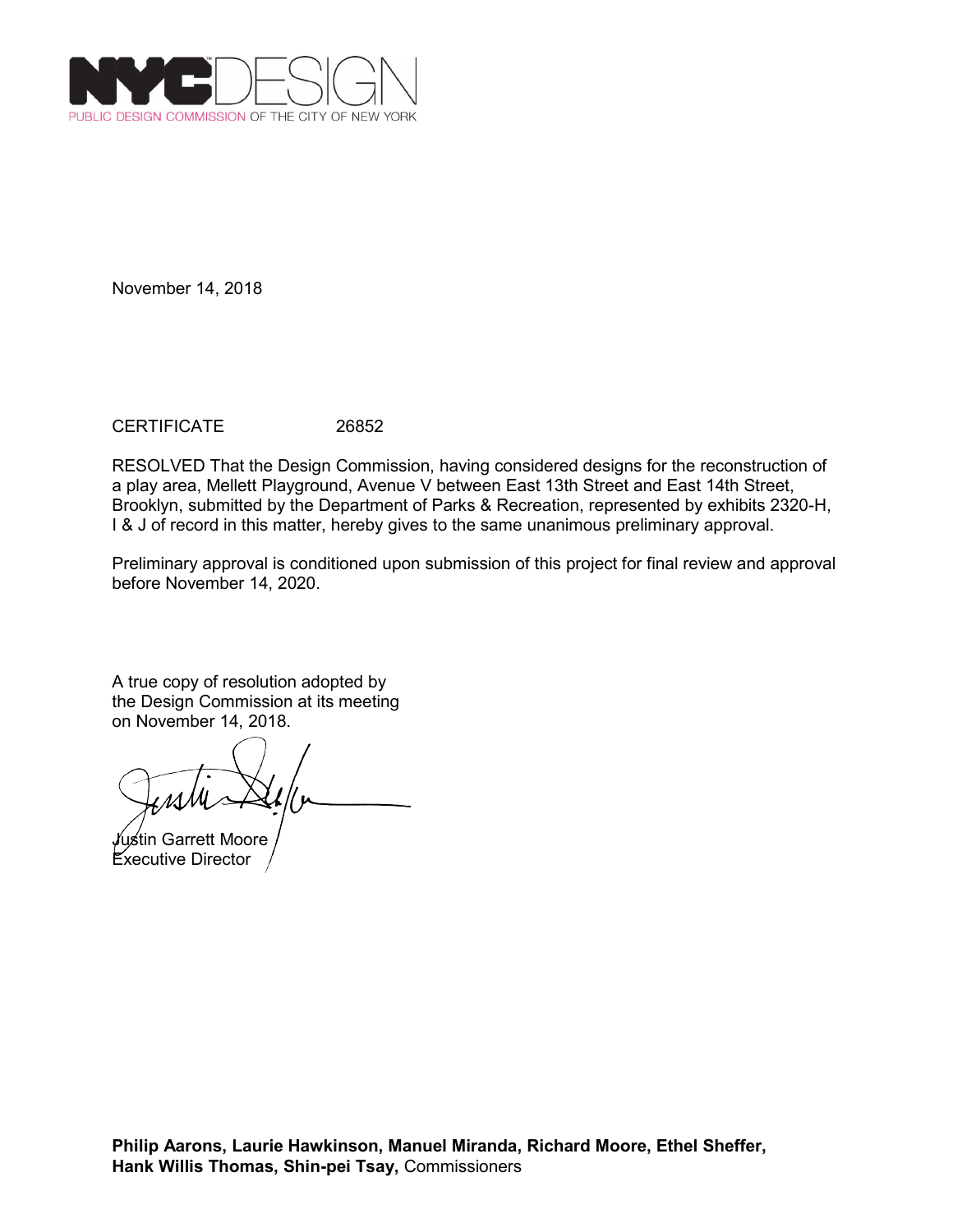

CERTIFICATE 26853

RESOLVED That the Design Commission, having considered designs for the reconstruction of Bridge Playground, Undercliff Avenue, Boscobel Place, and University Avenue, Bronx, submitted by the Department of Parks & Recreation, represented by exhibits 2826-E, F & G of record in this matter, hereby gives to the same unanimous preliminary approval.

Preliminary approval is conditioned upon submission of this project for final review and approval before November 14, 2020.

Justin Garrett Moore Executive Director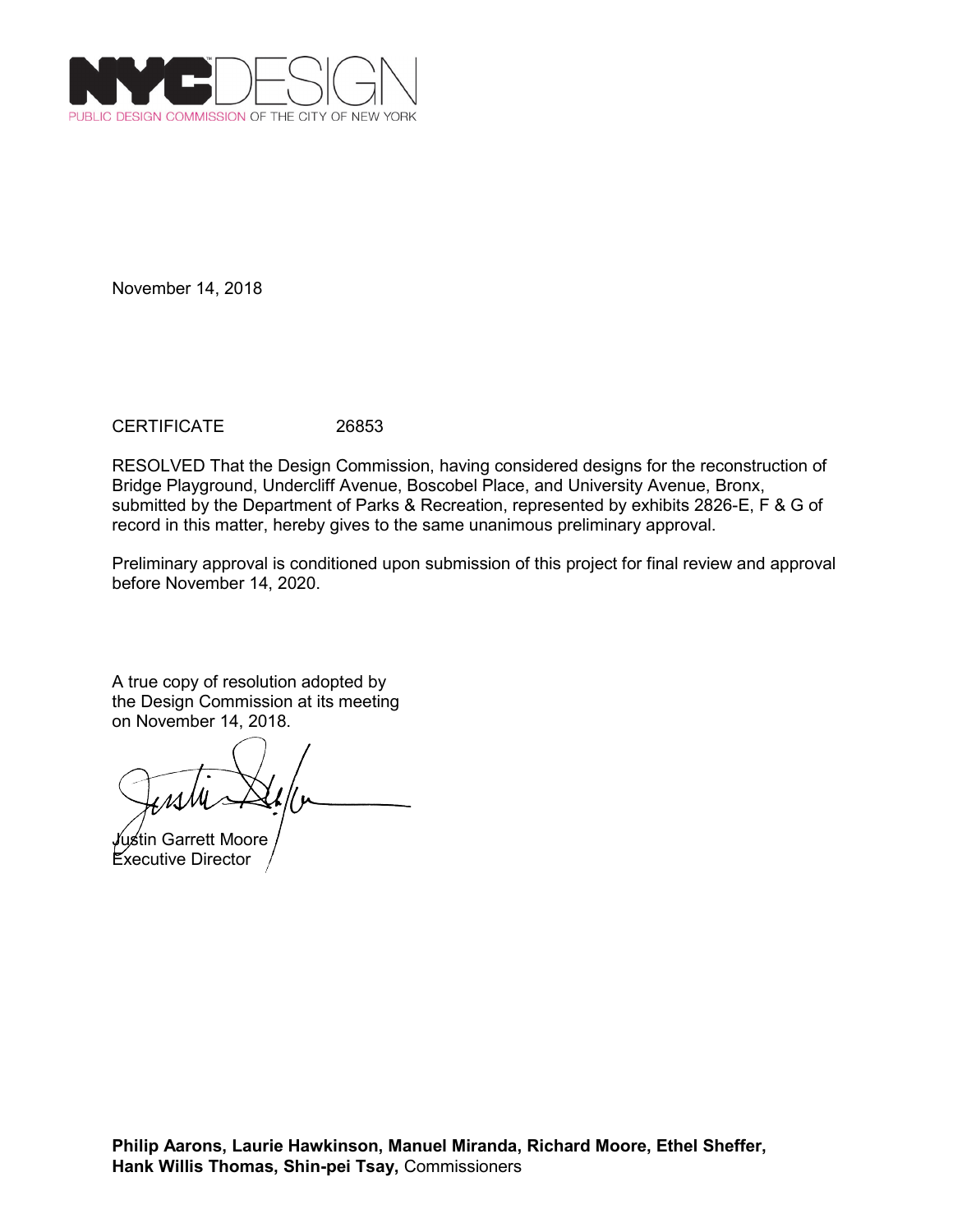

CERTIFICATE 26854

RESOLVED That the Design Commission, having considered designs for the reconstruction of Challenge Playground, adjacent to P.S. 811, 251st Street between 61st Avenue and 63rd Avenue, Little Neck, Queens, submitted by the Department of Parks & Recreation, represented by exhibits 2946-C, D & E of record in this matter, hereby gives to the same unanimous preliminary approval.

Preliminary approval is conditioned upon submission of this project for final review and approval before November 14, 2020.

Justin Garrett Moore Executive Director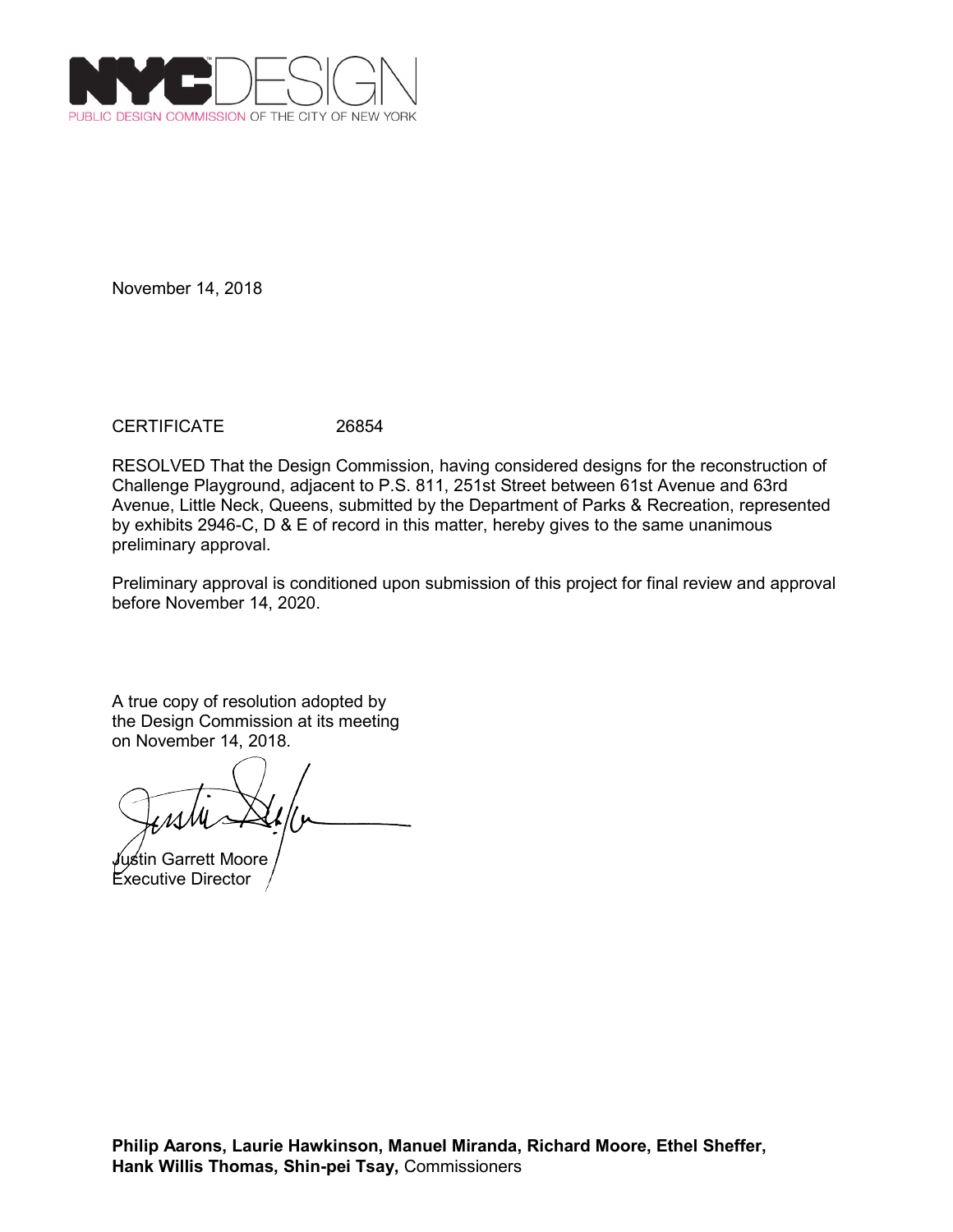

CERTIFICATE 26855

RESOLVED That the Design Commission, having considered designs for the reconstruction of the playground, Poor Richard's Playground, East 109th Street, Third Avenue, East 108th Street, and Second Avenue, Manhattan, submitted by the Department of Parks & Recreation, represented by exhibits 4539-M, N & O of record in this matter, hereby gives to the same unanimous preliminary approval.

Preliminary approval is conditioned upon submission of this project for final review and approval before November 14, 2020.

Justin Garrett Moore Executive Director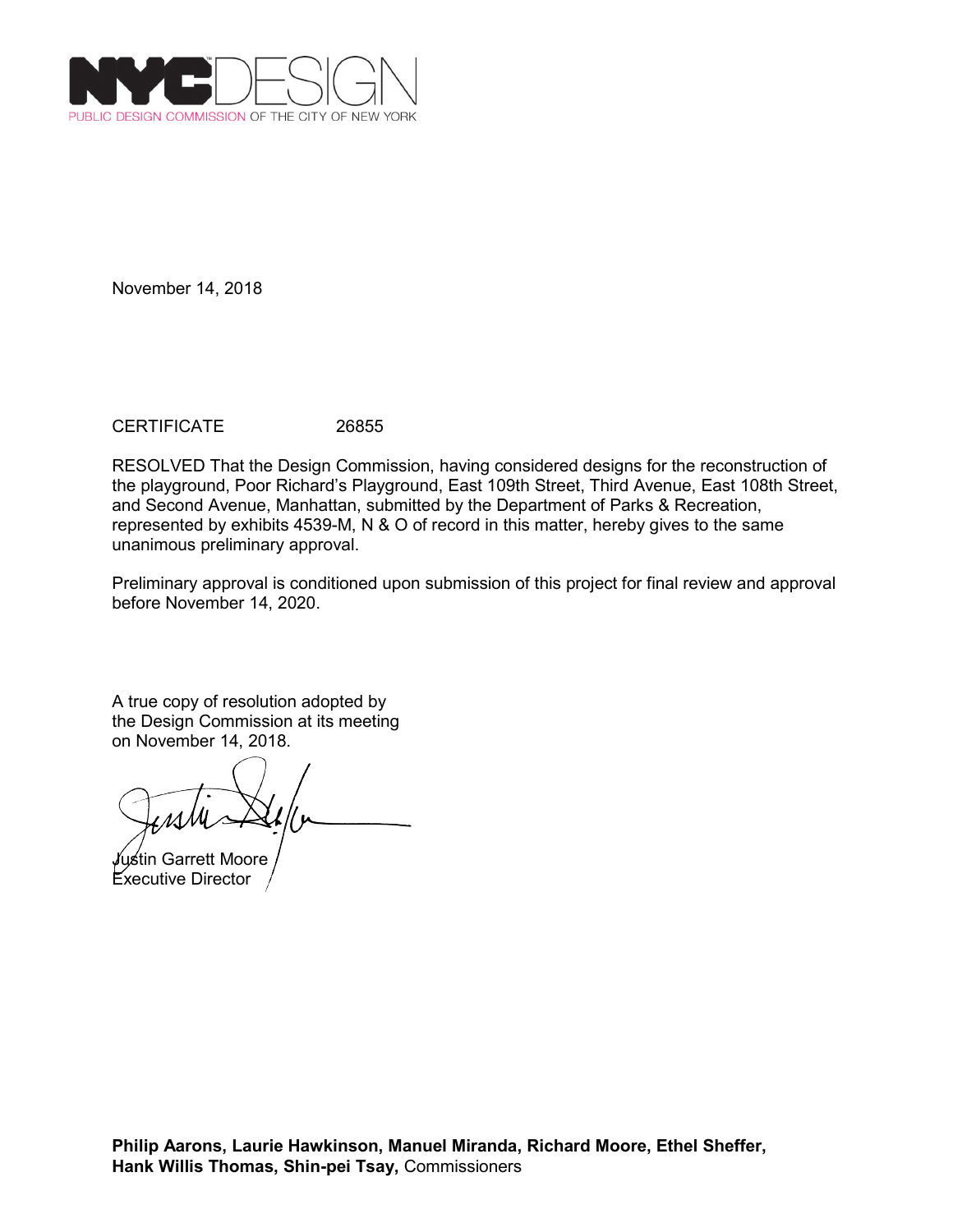

CERTIFICATE 26856

RESOLVED That the Design Commission, having considered designs for the rehabilitation of a comfort station, Bayside Playground, Seaside Avenue and Beach Channel Drive, Rockaway Park, Queens, submitted by the Department of Parks & Recreation, represented by exhibits 3215-E, F & G of record in this matter, hereby gives to the same unanimous preliminary approval.

Preliminary approval is conditioned upon submission of this project for final review and approval before November 14, 2020.

Justin Garrett Moore Executive Director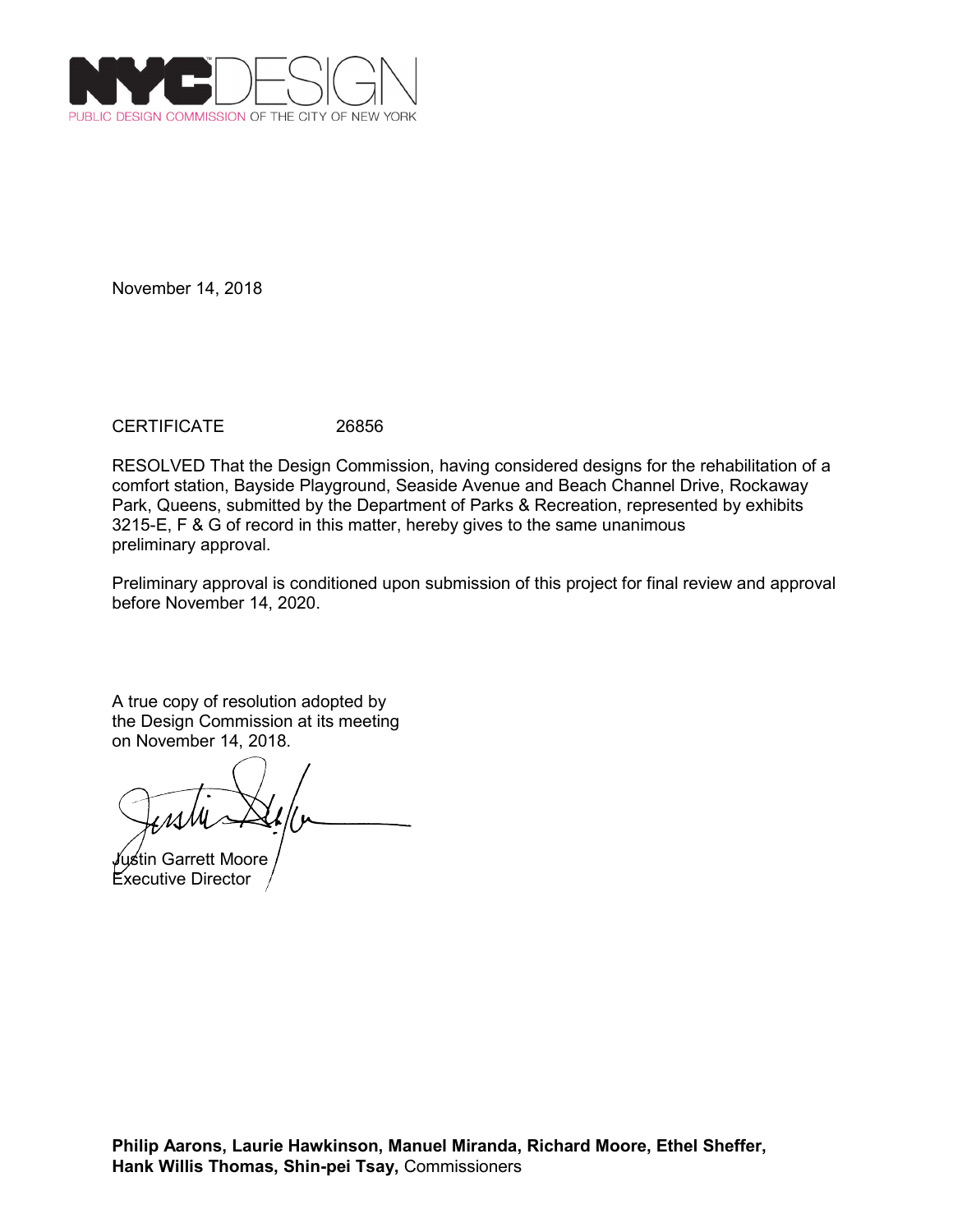

CERTIFICATE 26857

RESOLVED That the Design Commission, having considered a proposal for the temporary removal of *Samuel F.B. Morse* (1871) by Byron M. Pickett, Central Park, near the entrance at 72nd Street and Fifth Avenue, Manhattan, submitted by the Department of Parks & Recreation and the Central Park Conservancy, represented by exhibits 3911-AB, AC & AD of record in this matter, hereby gives to the same unanimous preliminary approval with the understanding that (1) a formal proposal will be submitted for the laser removal of the coating, as this method is unique from the standard maintenance procedures and (2) a site visit will be scheduled to review mockups of the laser removal.

Preliminary approval is conditioned upon commencement of work before November 14, 2020 and submission of this project for final review and approval.

Justin Garrett Moore Executive Director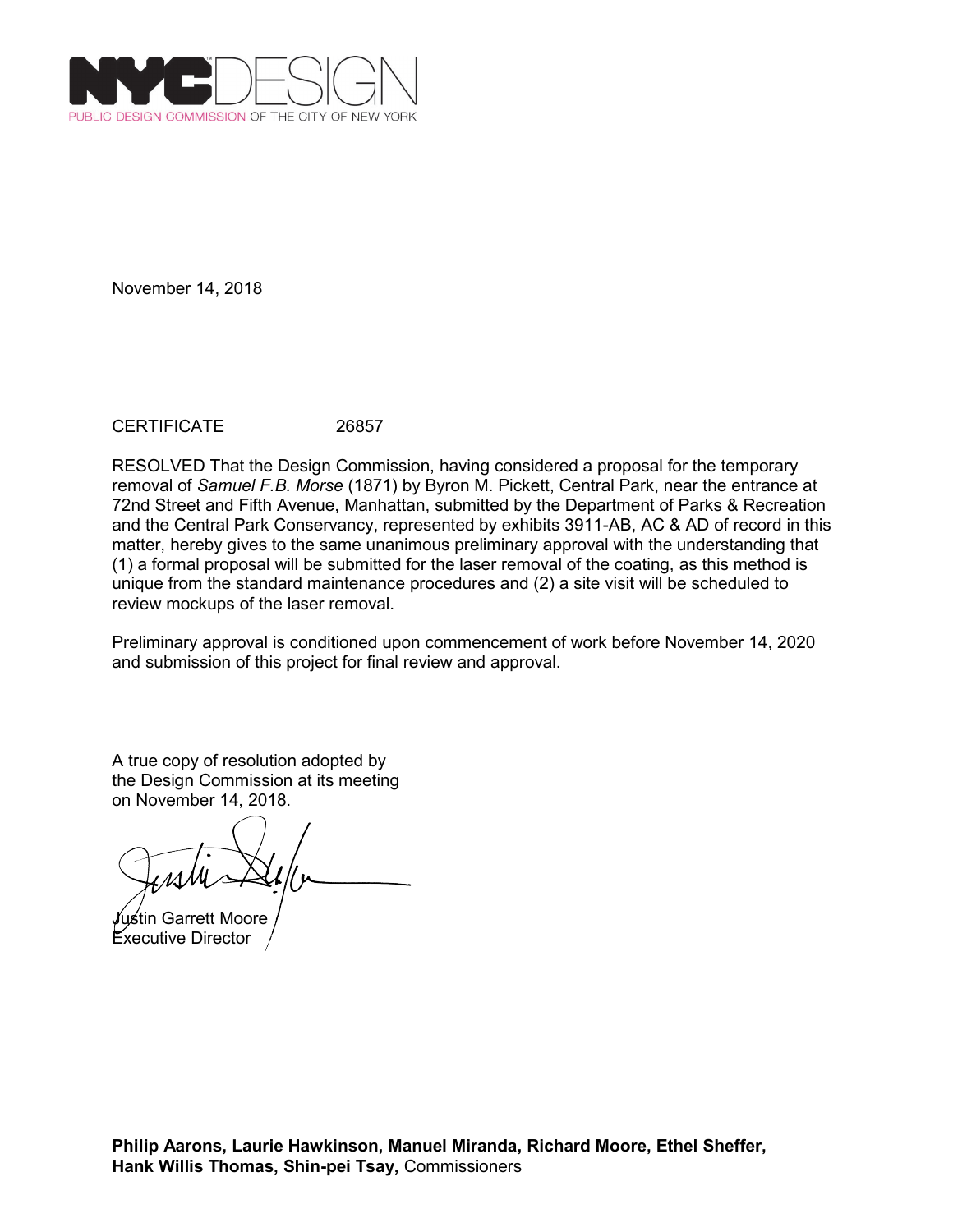

CERTIFICATE 26858

RESOLVED That the Design Commission, having considered designs for the construction of a prototypical comfort station as Phase II of the reconstruction of Fox Playground, Fox Street, 156th Street and Southern Boulevard, Bronx, submitted by the Department of Parks & Recreation, represented by exhibits 4195-W, X, Y & Z of record in this matter, hereby gives to the same unanimous final approval.

Final approval is conditioned upon commencement of work before November 14, 2020 and submission of comprehensive photographic documentation of the completed project consisting of 8" x 10" archival-quality color photographs.

Justin Garrett Moore Executive Director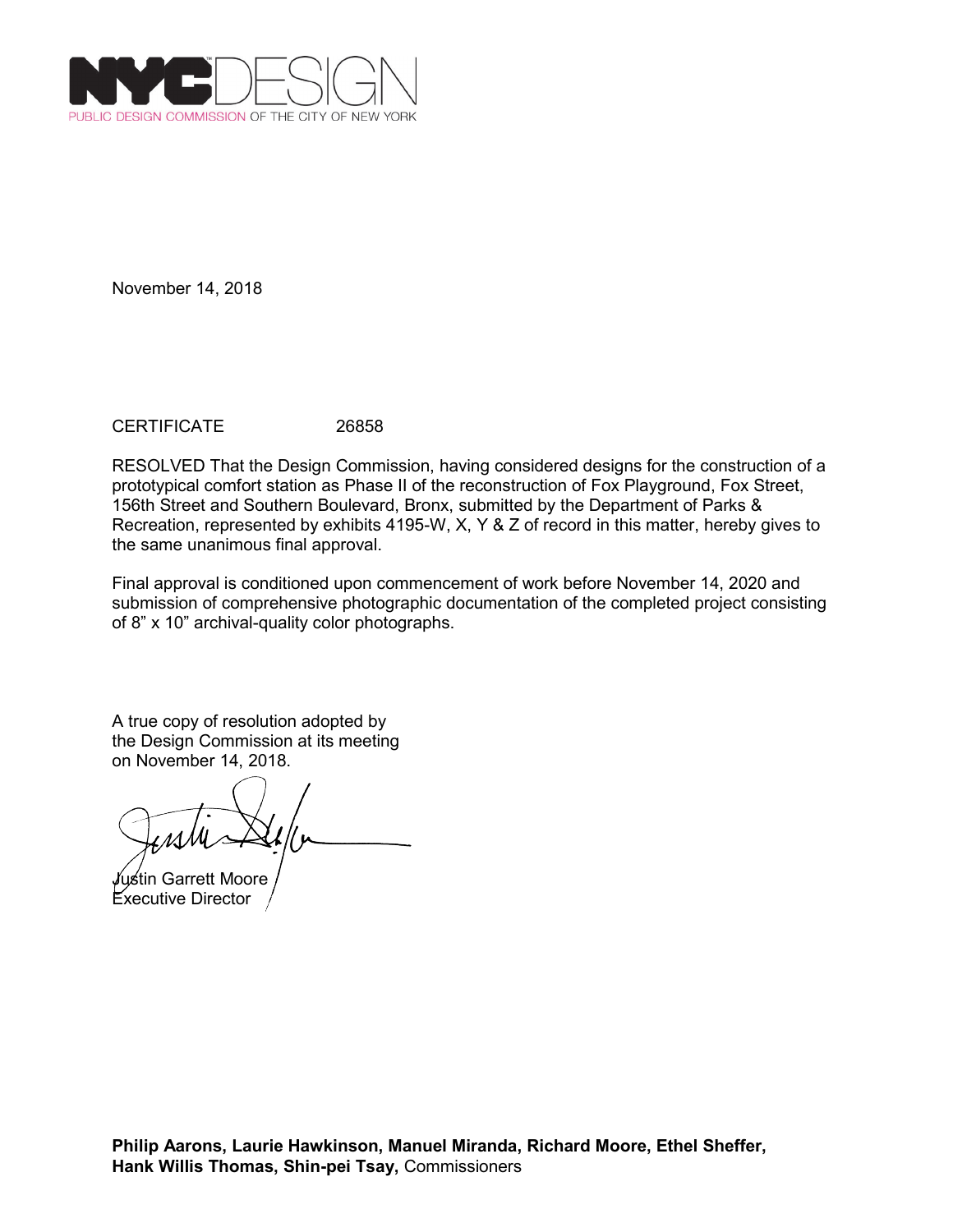

CERTIFICATE 26859

RESOLVED That the Design Commission, having considered designs for the reconstruction of two entrances to the Riegelmann Boardwalk and adjacent site work (Ocean Dreams), West 35th Street and West 36th Street, Coney Island Beach, Brooklyn, submitted by the Department of Parks & Recreation and the Department of Transportation, represented by exhibits 1170-LG, LH, LI & LJ of record in this matter, hereby gives to the same unanimous preliminary approval with the understanding that DPR will continue to work with NYPD to develop a comprehensive and integrated security infrastructure plan for the boardwalk, including the bollards at the 35th Street ramp and vehicular access points along the boardwalk.

Preliminary approval is conditioned upon submission of this project for final review and approval before November 14, 2020.

Justin Garrett Moore Executive Director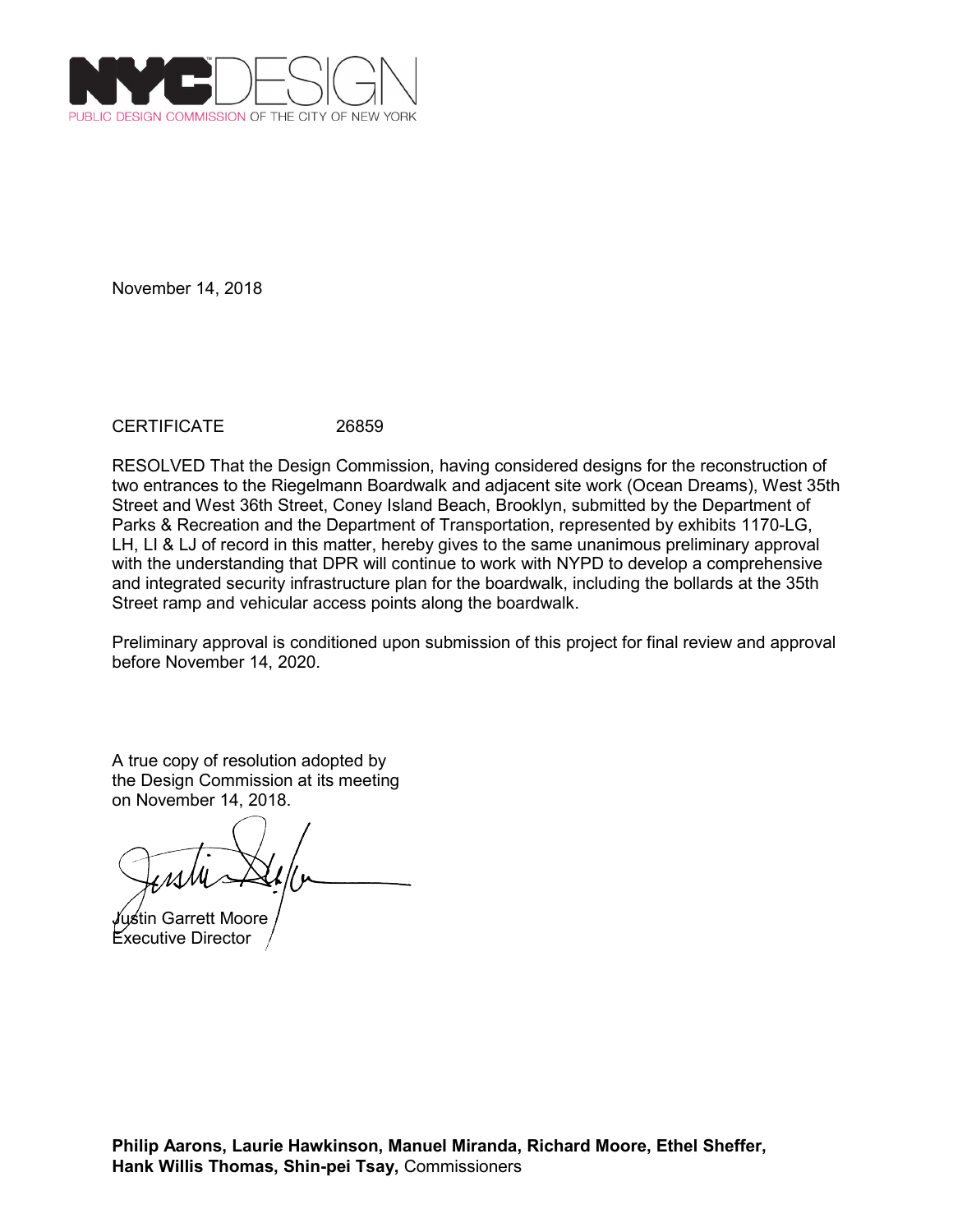

CERTIFICATE 26860

RESOLVED That the Design Commission, having considered designs for the installation of fences, LaGuardia Corner Garden, LaGuardia Place between Bleecker Street and Houston Street, Manhattan, submitted by the Department of Parks & Recreation and the Department of Transportation, represented by exhibits 7430-A, B, C & D of record in this matter, hereby gives to the same unanimous preliminary and final approval.

Final approval is conditioned upon commencement of work before November 14, 2020 and submission of comprehensive photographic documentation of the completed project consisting of 8" x 10" archival-quality color photographs.

Justin Garrett Moore Executive Director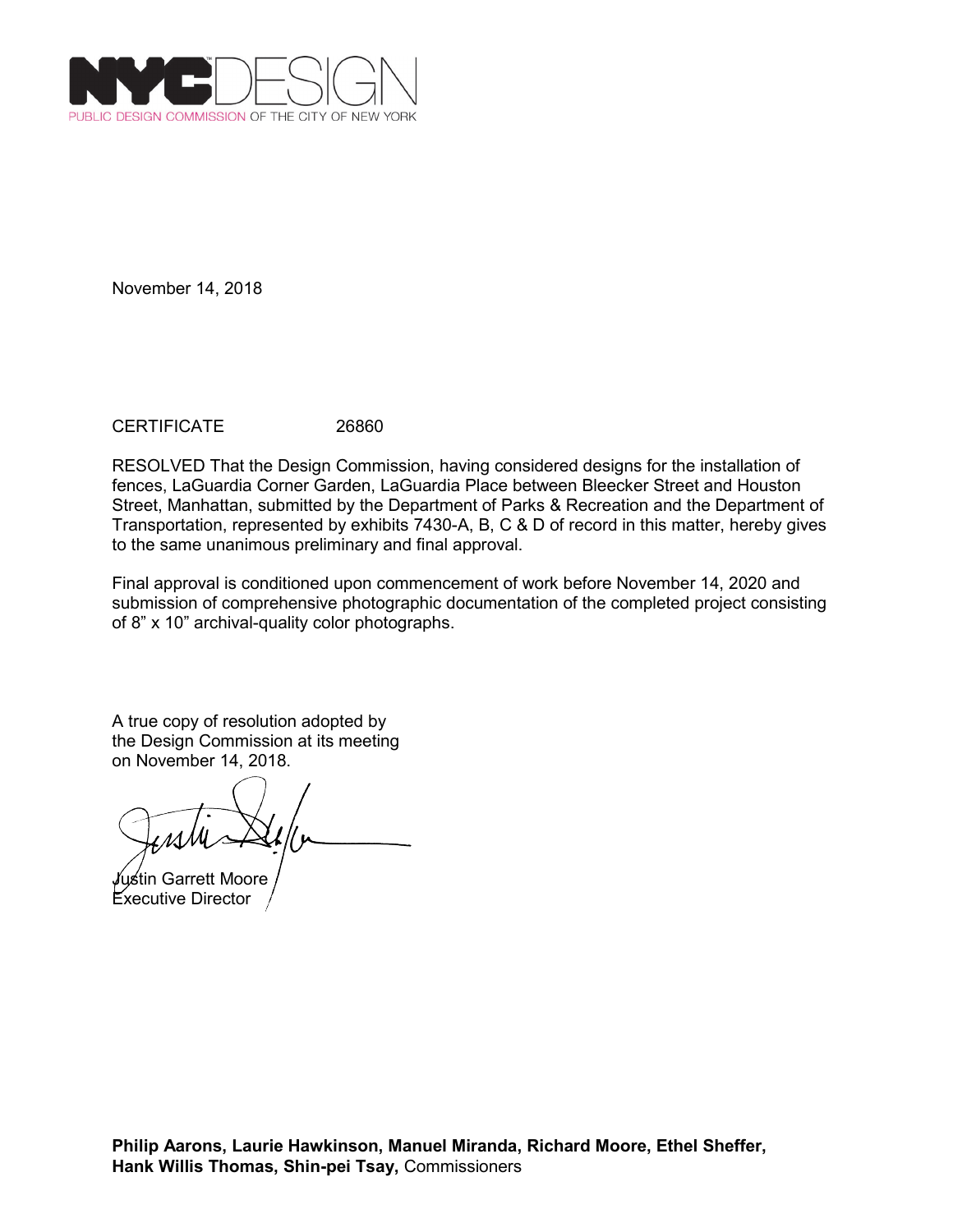

CERTIFICATE 26861

RESOLVED That the Design Commission, having considered designs for the reconstruction of the Crossroads and Rail Track Walk, High Line Park (formerly elevated rail line), West 30th Street between 10th Avenue and 11th Avenue, Manhattan, submitted by the Department of Parks & Recreation and the Friends of the High Line, represented by exhibits 6640-FL, FM & FN of record in this matter, hereby gives to the same unanimous final approval. Commissioner Aarons recused himself.

Final approval is conditioned upon commencement of work before November 14, 2020 and submission of comprehensive photographic documentation of the completed project consisting of 8" x 10" archival-quality color photographs.

Justin Garrett Moore Executive Director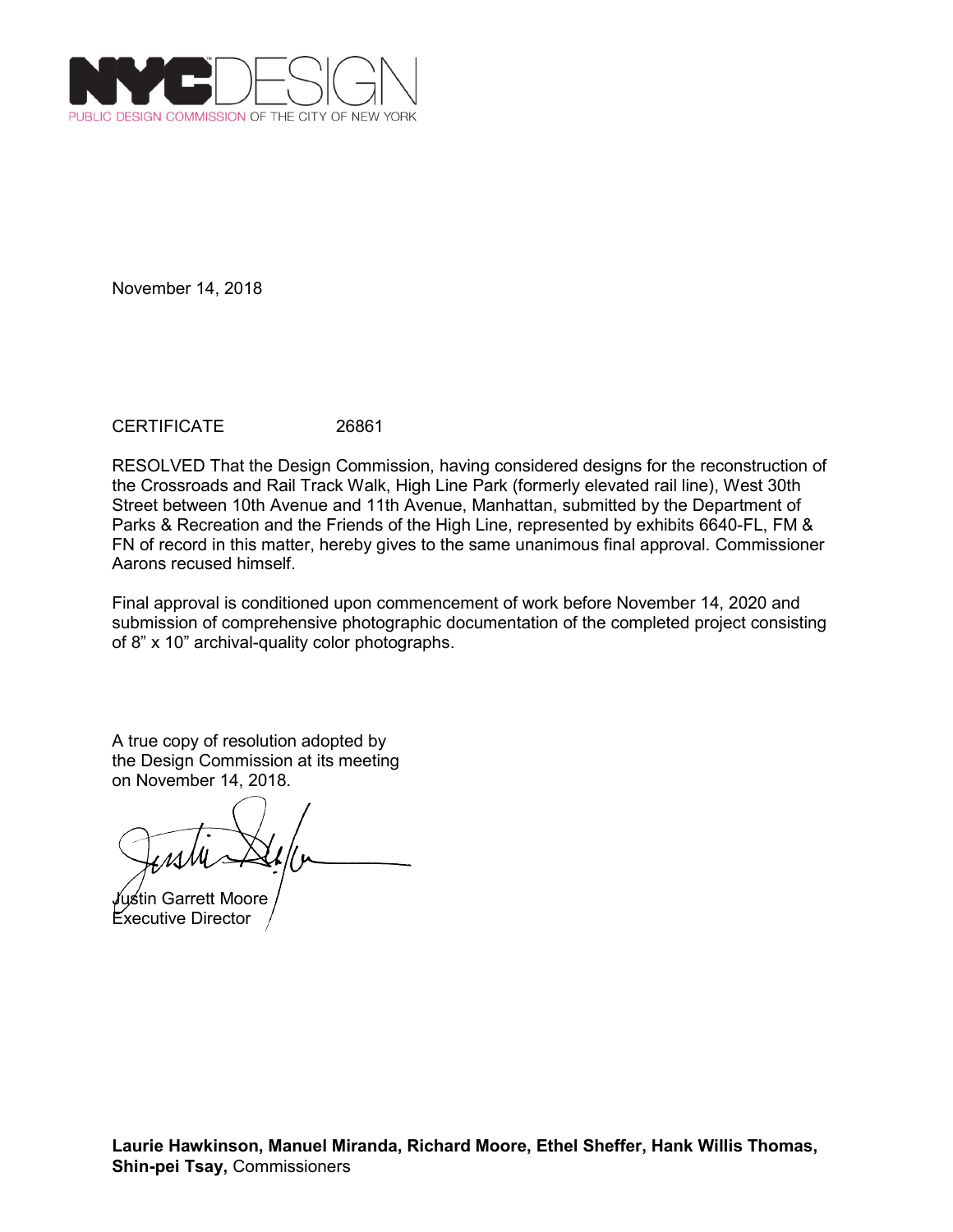

CERTIFICATE 26862

RESOLVED That the Design Commission, having considered designs for the construction of Building 1A and 1B as Phase I of the construction of four mixed-use residential towers, a light manufacturing facility, a central plaza open space, and adjacent site work (The Peninsula), Tiffany Street, Spofford Avenue, and Manida Street, Bronx, submitted by the Economic Development Corporation, represented by exhibits 6544-BW, BX, BY, BZ & CA of record in this matter, hereby gives to the same unanimous final approval with the understanding that a separate signage proposal will be submitted for review, per standard procedure, by August 2019.

Final approval is conditioned upon commencement of work before November 14, 2020 and submission of comprehensive photographic documentation of the completed project consisting of 8" x 10" archival-quality color photographs.

Justin Garrett Moore

Executive Director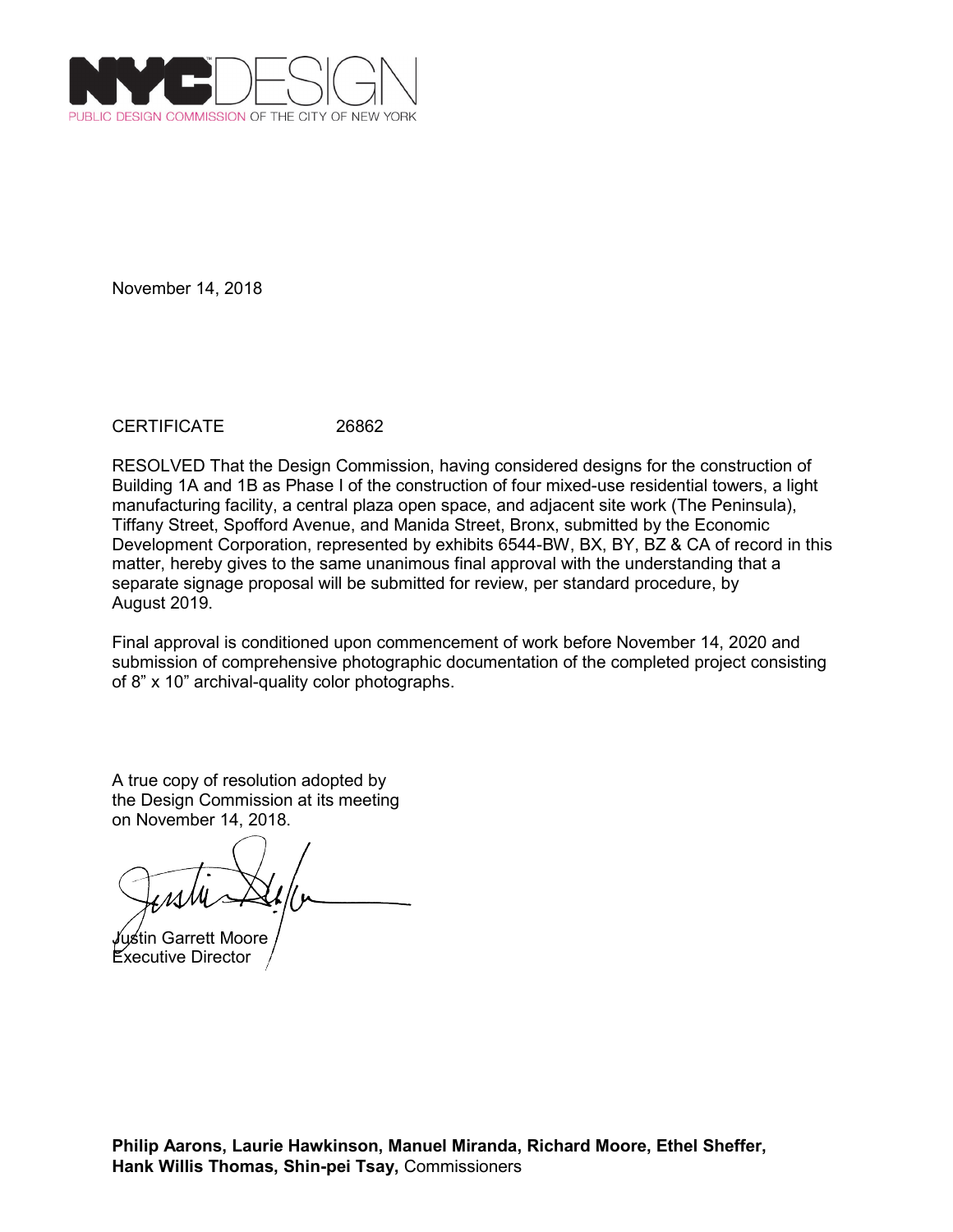

CERTIFICATE 26863

RESOLVED That the Design Commission, having considered designs for the reconstruction of streetscapes and installation of amusement rides (Coney East), West 16th Street, West 15th Street, Stillwell Avenue, West 12th Street, Surf Avenue, and the Riegelmann Boardwalk, Brooklyn, submitted by the Economic Development Corporation and the Department of Parks & Recreation, represented by exhibits 1170-LK, LL, LM & LN of record in this matter, hereby gives to the same unanimous preliminary approval with the request that the picnic tables will be revised back to the previously proposed wood version and with the understanding that site B will be submitted separately for review.

Preliminary approval is conditioned upon submission of this project for final review and approval before November 14, 2020.

Justin Garrett Moore Executive Director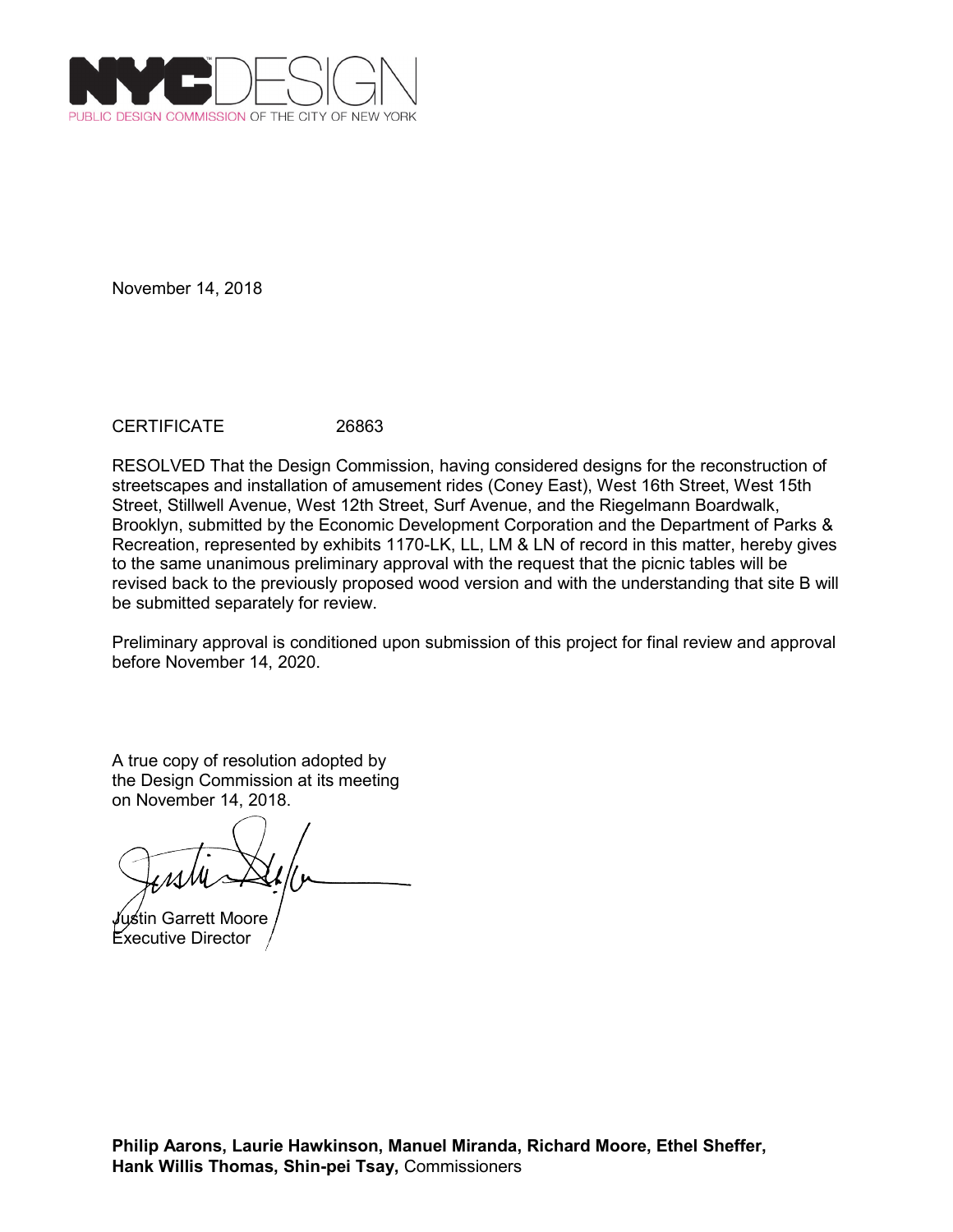

CERTIFICATE 26864

RESOLVED That the Design Commission, having considered designs for the installation of interim flood protection measures, Conner Street Yard, 3200 Conner Street, Bronx, submitted by the Emergency Management Department and the Department of Transportation, represented by exhibits 7046-F & G of record in this matter, hereby gives to the same unanimous preliminary and final approval.

Final approval is conditioned upon commencement of work before November 14, 2020 and submission of comprehensive photographic documentation of the completed project consisting of 8" x 10" archival-quality color photographs.

Justin Garrett Moore Executive Director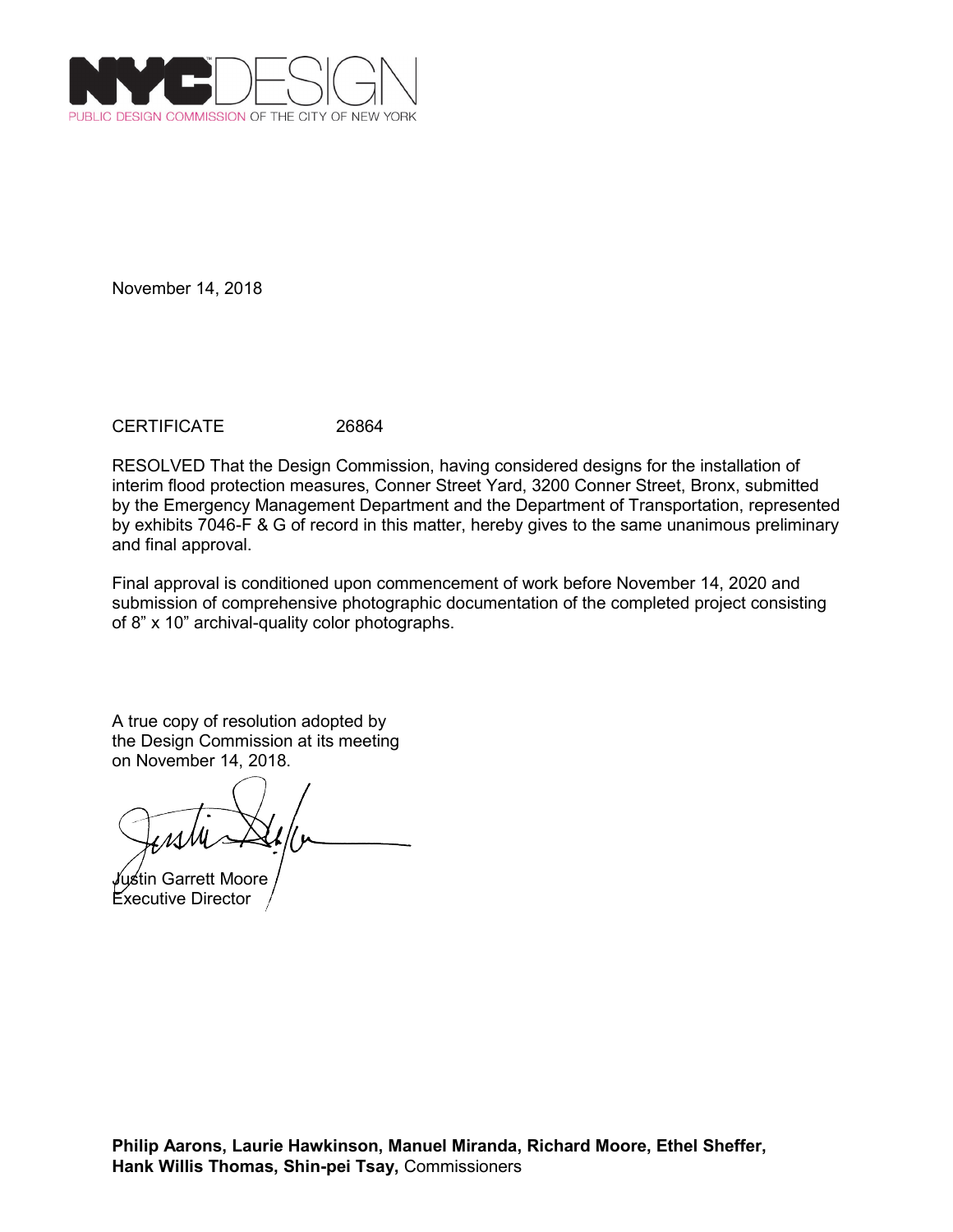

CERTIFICATE 26865

RESOLVED That the Design Commission, having considered designs for the installation of mechanical equipment and replacement of the roof, Engine Company 153, 74 Broad Street, Staten Island, submitted by the Fire Department, represented by exhibits 7431-A, B, C, D & E of record in this matter, hereby gives to the same unanimous preliminary and final approval.

Final approval is conditioned upon commencement of work before November 14, 2020 and submission of comprehensive photographic documentation of the completed project consisting of 8" x 10" archival-quality color photographs.

Justin Garrett Moore Executive Director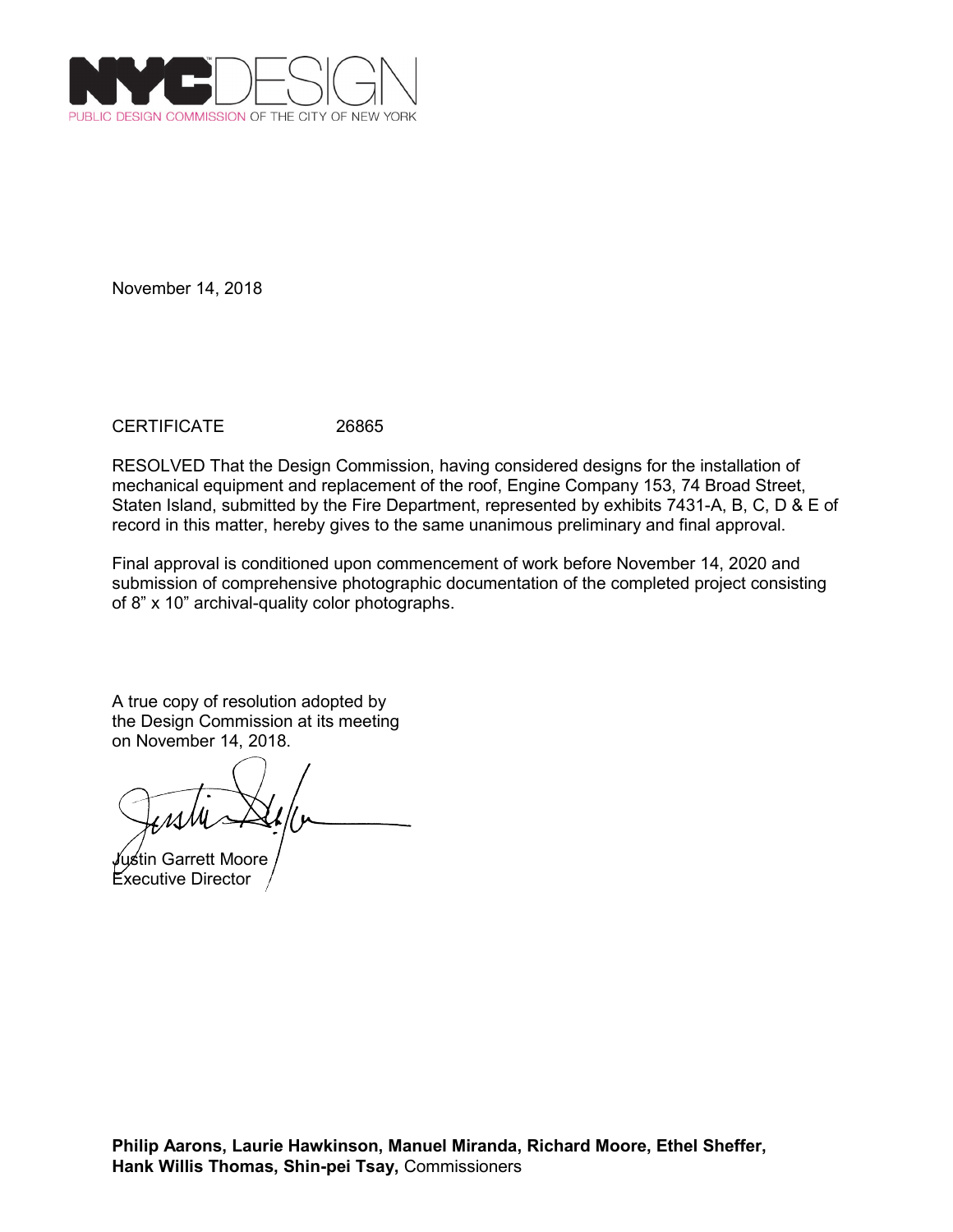

CERTIFICATE 26866

RESOLVED That the Design Commission, having considered designs for the reconstruction of a parking lot and installation of a water tank, FDNY Fire Training Academy, Randall's Island, Manhattan, submitted by the Fire Department, represented by exhibits 6242-AQ, AR & AS of record in this matter, hereby gives to the same unanimous final approval.

Final approval is conditioned upon commencement of work before November 14, 2020 and submission of comprehensive photographic documentation of the completed project consisting of 8" x 10" archival-quality color photographs.

Justin Garrett Moore Executive Director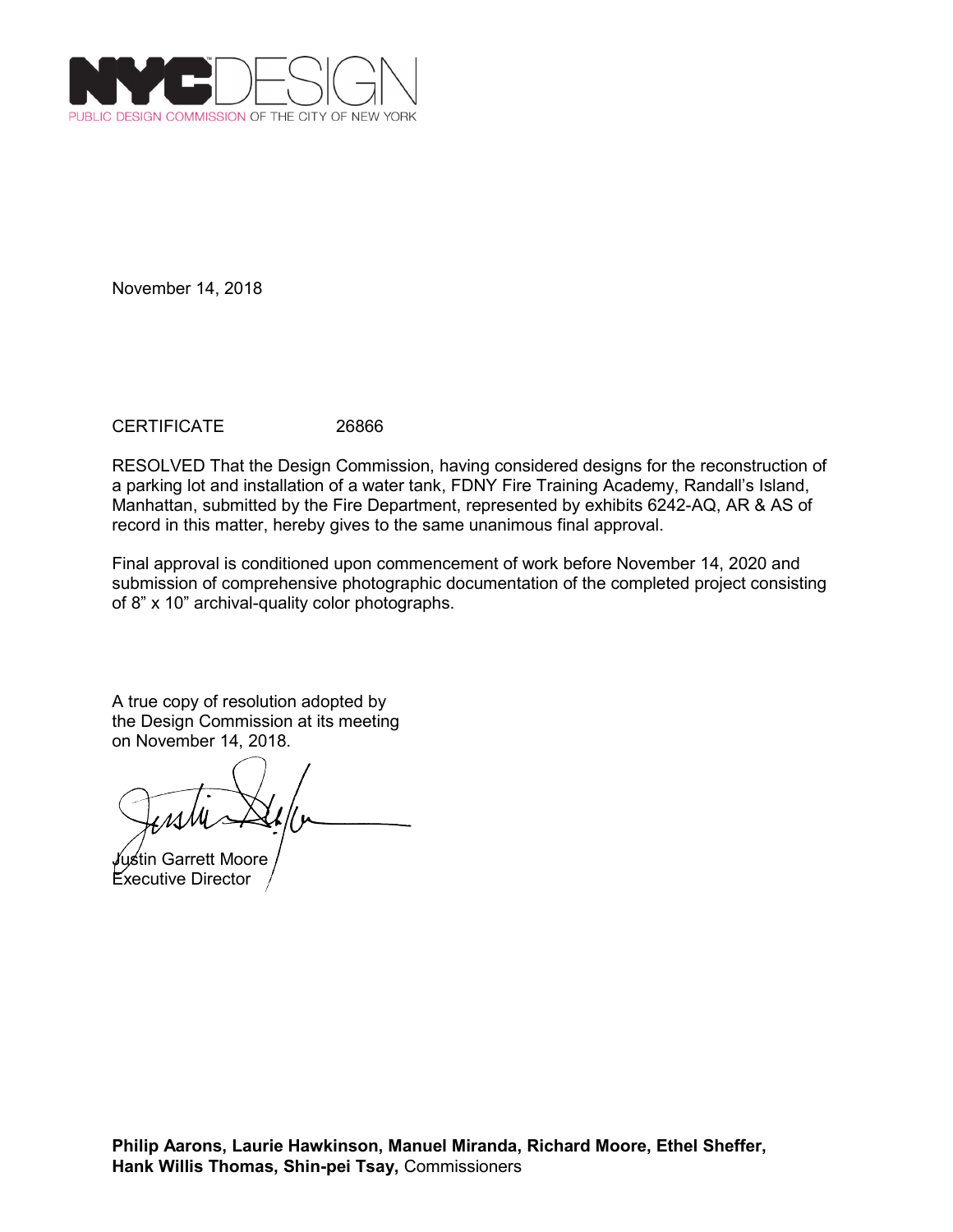

CERTIFICATE 26867

RESOLVED That the Design Commission, having considered designs for the construction of a combined sewer overflow (CSO) facility and adjacent open space, Gowanus Canal, Butler Street, Nevins Street, and Degraw Street, Brooklyn, submitted by the Department of Environmental Protection and the Department of Parks & Recreation, represented by exhibits 7320-C, D, E, F & G of record in this matter, hereby gives to the same unanimous preliminary approval with the understanding that (1) if the United States Environmental Protection Agency (EPA) requires any revisions to the proposal, including the preservation of 234 Butler Street, a revised design will be submitted for amended review; (2) for the recreated wall, existing historic bricks will be reused wherever possible; (3) DEP will submit a detailed proposal for the interpretive graphics, including (a) light studies that evaluate the possible luminosity levels, (b) night renderings revealing how the LED panels will be seen from across the street at Nevins and Butler, (c) sample graphics and content, and (d) a content management plan; and (4) the agencies will submit a design for the Degraw Street end after studying the possibility of adding access to the waterfront for privately owned canoes and kayaks.

Preliminary approval is conditioned upon submission of this project for final review and approval before November 14, 2020.

A true copy of resolution adopted by the Design Commission at its meeting on November 14, 2018.

Justin Garrett Moore Executive Director

**Philip Aarons, Laurie Hawkinson, Manuel Miranda, Richard Moore, Ethel Sheffer, Hank Willis Thomas, Shin-pei Tsay,** Commissioners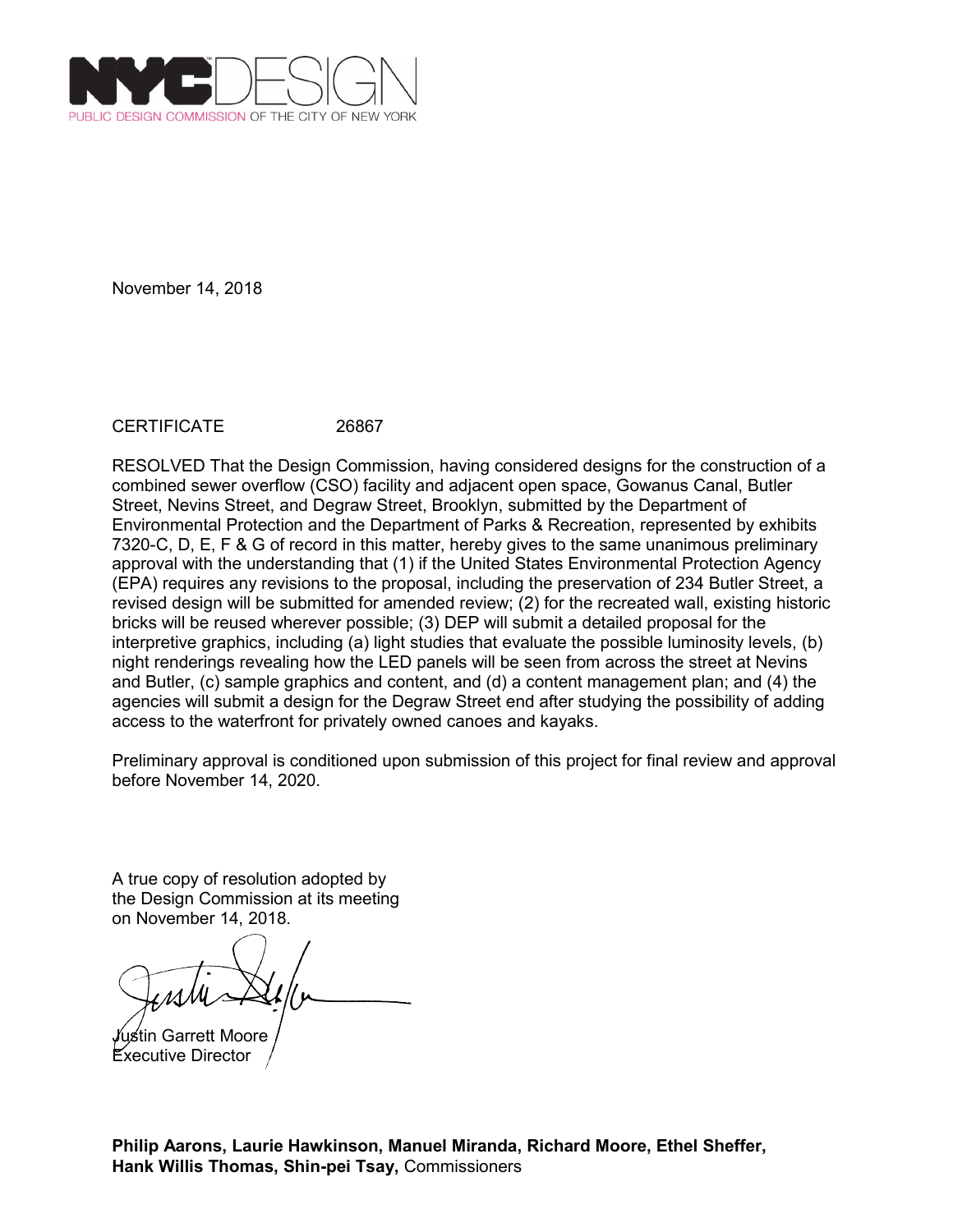

CERTIFICATE 26868

RESOLVED That the Design Commission, having considered designs for the construction of the East Midtown Greenway, including reconstruction of Sutton Place Park and construction of a pedestrian bridge at East 54th Street, East River between East 53rd Street and East 61st Street, Manhattan, submitted by the Economic Development Corporation, the Department of Parks & Recreation, and the Department of Transportation, represented by exhibits 7369-D, E, F, G, H & I of record in this matter, hereby gives to the same unanimous preliminary approval with the understanding that, before this project returns for final review, proposals for the following will be submitted for committee review: (1) the artwork installation; (2) the methods and materials for the Sutton Place Park artwork relocations; (3) the custom sea rail design; and (4) designs for any additional site security.

Preliminary approval is conditioned upon submission of this project for final review and approval before November 14, 2020.

Justin Garrett Moore Executive Director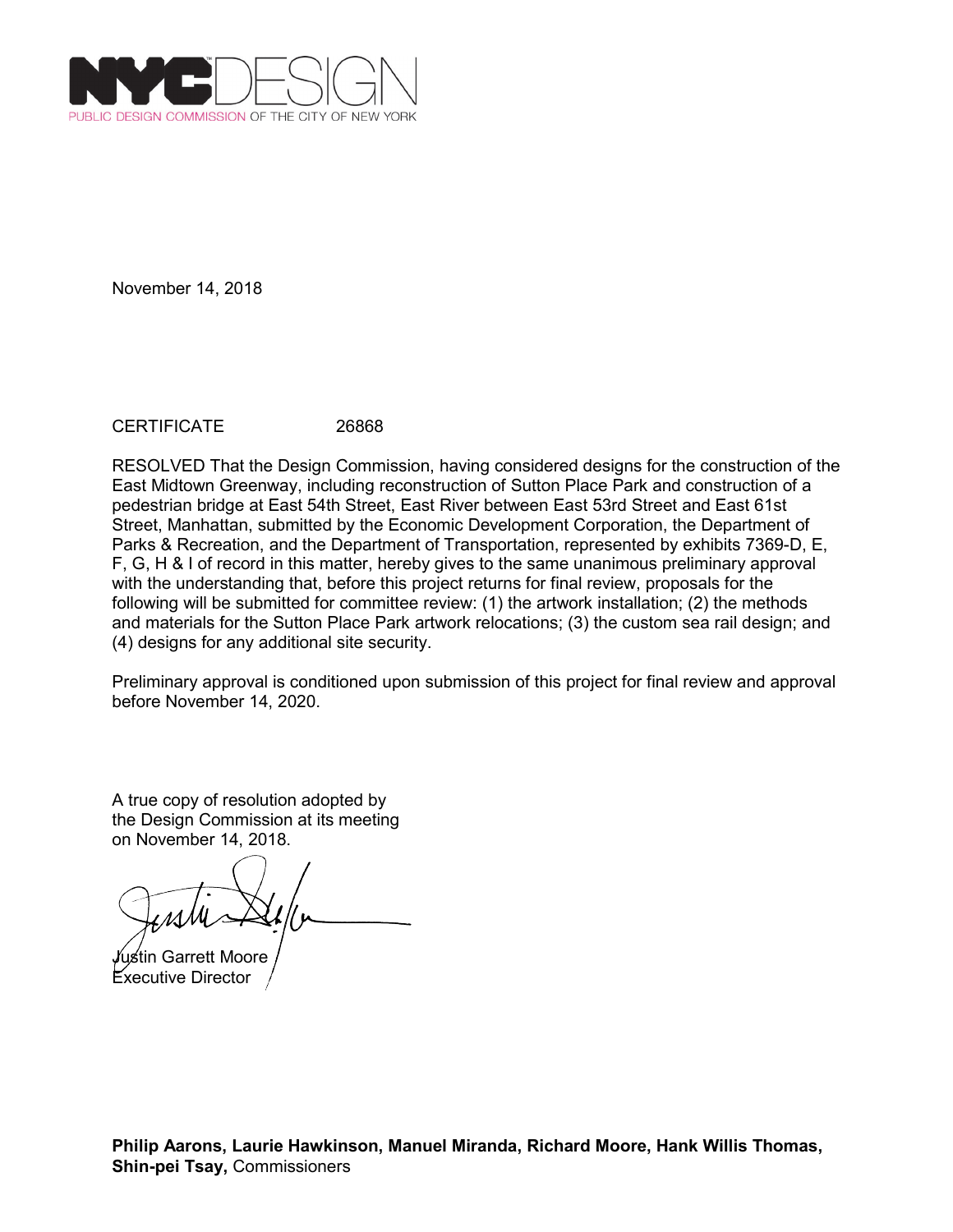